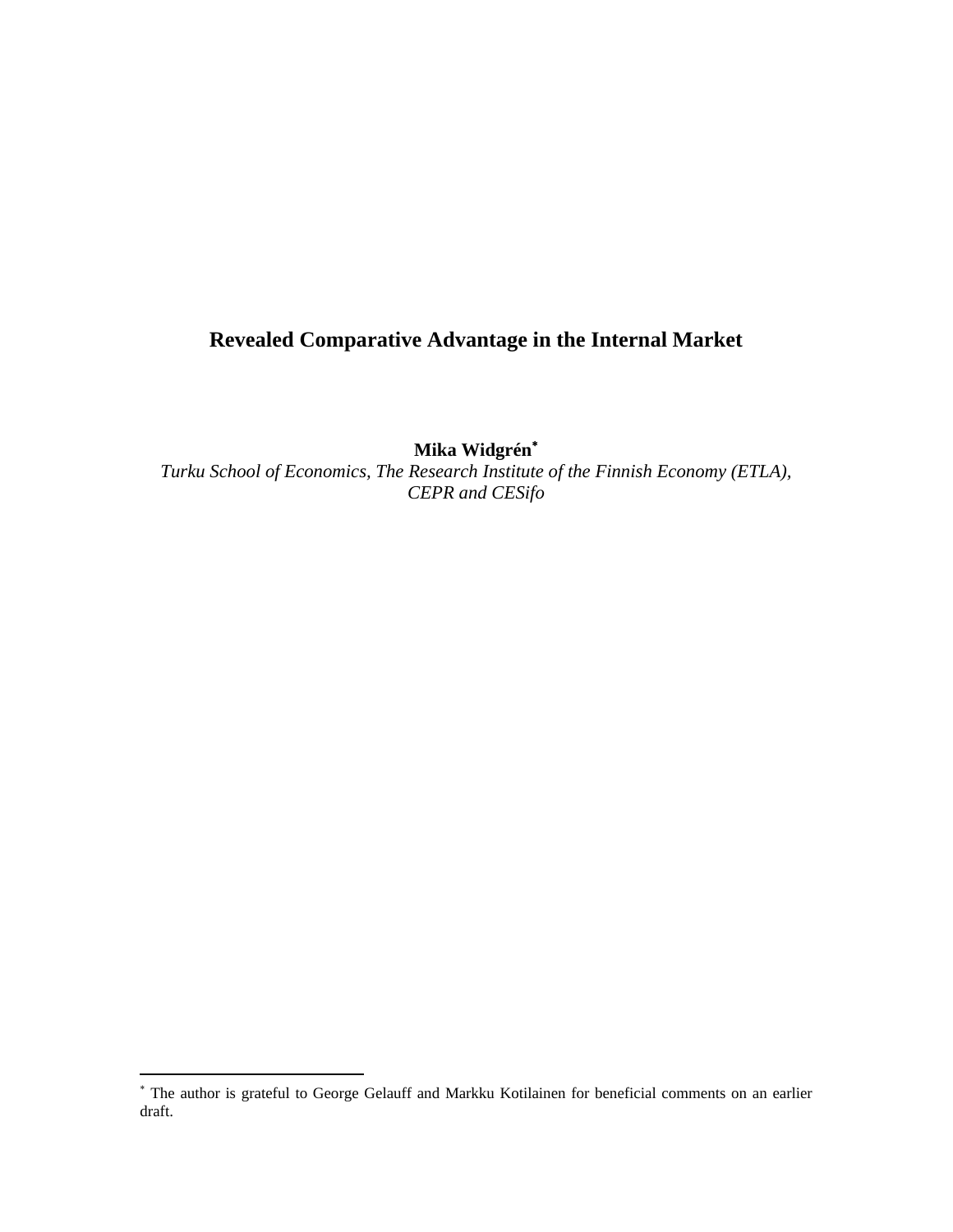### **Abstract**

This paper investigates comparative advantage and its development across selected Asian, American and European countries between 1996 and 2002. In doing so, we calculate the Balassa index of revealed comparative advantage using industry data at the HS 4-digit level. The major part of the analysis concentrates on the factor intensities of the sample countries' comparative advantage and the overlap between them in the Internal Market. The paper shows that there is clearly some convergence in terms of the factor content of comparative advantage between Asian countries, the new member states and the EU15. The EU's comparative advantage has recently moved towards intensive use of both human and physical capital.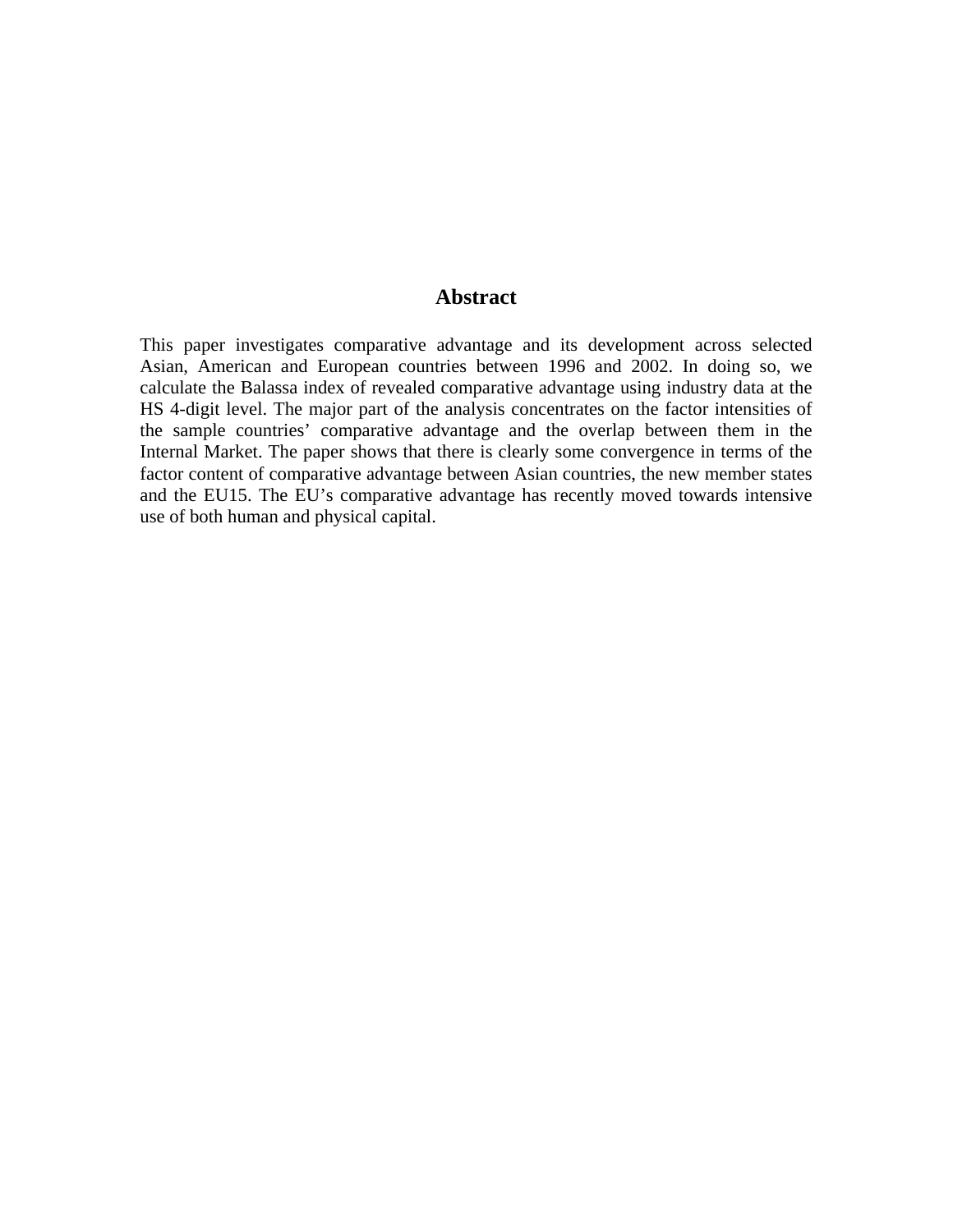# **1. Introduction**

Economic integration or trade liberalisation in general has substantial effects on the location of economic activities. Differences in comparative advantage across countries determines specialisation patterns at the inter-country level, while at intra-national level the forces of new economic geography are at work. The former mechanism works even in the absence of factor mobility across nations — trade and international factor mobility are substitutes — whereas the latter works when factors of production are mobile and trade is not costless. A combination of trade costs and scale economies generates agglomeration forces that encourage geographical clustering of production and economic activities in general. This clustering may create regions with many economic activities and others with very few or almost none. On the other hand, agglomeration forces may lead to sectoral clustering: one sector clusters into one region while other sectors cluster in other regions. The geographical distribution of economic activities is then very concentrated in each sector but dispersed at the level of all sectors.

In this paper, we concentrate on comparative advantage and evaluate the specialization patterns of the EU and selected countries from Asia and the Americas in the latter half of the 1990s and early 2000s. Our investigation is based on the concept of *revealed comparative advantage (RCA)*. The basic logic behind RCA is to evaluate comparative advantage on the basis of a country's specialization in (net) exports relative to some reference group. The most general point of reference would be the world as a whole but due to the lack of data we have chosen to use data on intra-EU trade plus trade between the EU and our sample countries in this study. Recently, RCA has been used quite extensively in studying specialisation patterns in trade between the EU15 and the new member states and Russia (e.g., Neven 1995, Kaitila 2001, 2004, Kaitila and Widgrén 2003, Algieri 2004, Widgrén 2004).

RCA alone, however, only shows which goods countries tend to specialize in their trade. It does not reveal the origins of comparative advantage. According to the Heckscher-Ohlin theorem a given country's comparative advantage (or disadvantage) is determined by its factor endowments. A country has a comparative advantage in those sectors that use intensively the productive factors that are abundant in the country. Cross-country trade patterns are determined by differences in comparative advantage: a country will export goods whose production uses intensively the factors that are relatively abundant (and thus comparatively cheap) in that country before trade and import those goods whose production would require the use of relatively scarce (expensive) factors.

To carry out this investigation we divide traded goods into five categories according to the factor intensity of their production. To that end, we follow the methodology and classification proposed by Neven (1995) in his study on the eastern enlargement of the EU. Traded goods are categorized, on the one hand, according to capital intensity (high,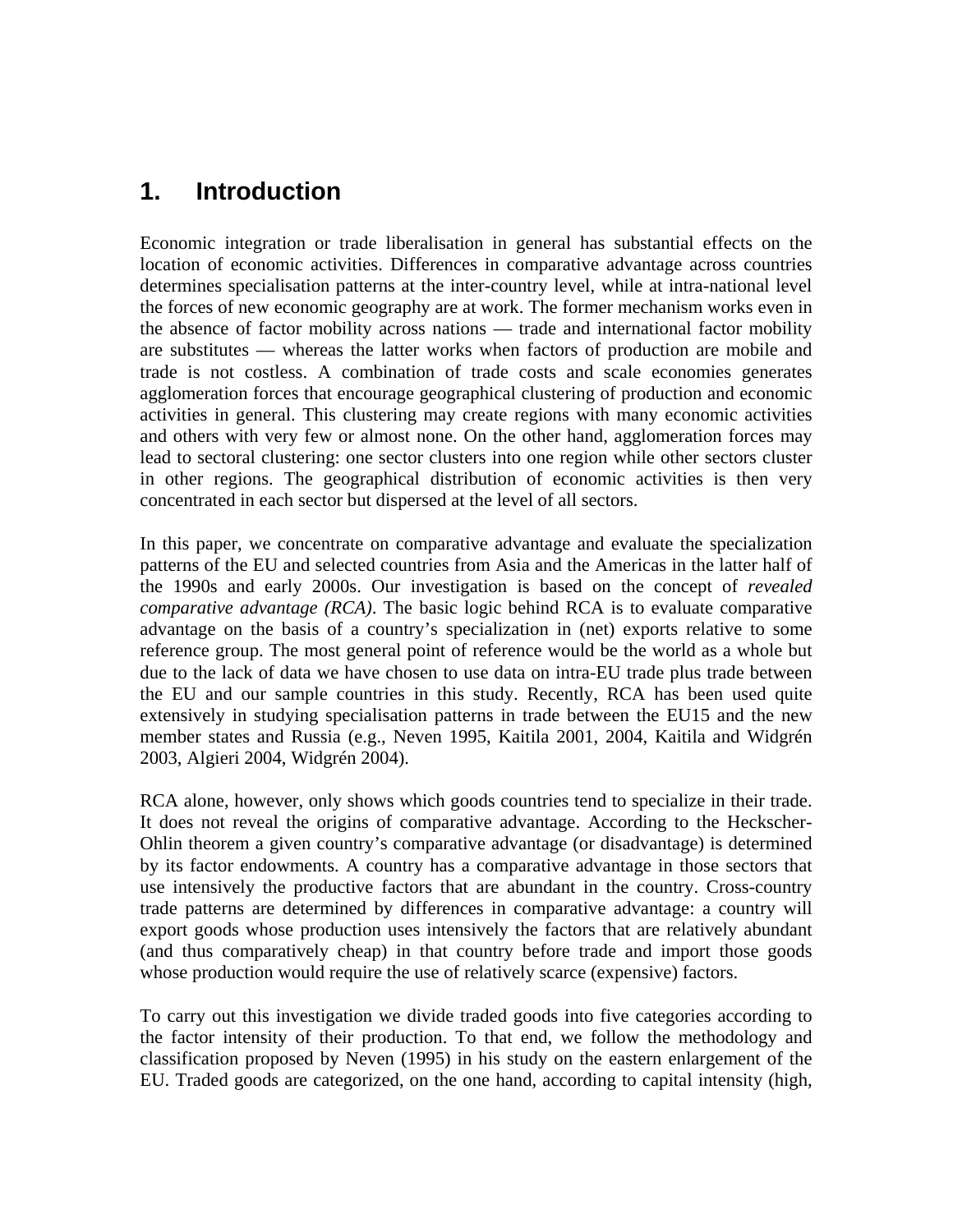intermediate, low) and, on the other hand, according to skilled vs. unskilled labour intensity.

# **2. Evaluating specialisation patterns**

## **2.1 The Balassa index of revealed comparative advantage**

In the analysis below, we use two different ways to measure comparative advantage. The idea behind the first is that the direction of trade flows reveals countries' specialization patterns and hence their comparative advantage, though not the source of this advantage. The measure of revealed comparative advantage, the Balassa index (BI), is calculated as the ratio of the share of a given product in a country's exports to another country or region to the share of the same product in that country or region's total exports. Specifically, the BI for country i in its exports of good k to country/region j can be expressed as

$$
BI(EX) = \frac{x_{ij}^k / X_{ij}}{x^k / X}
$$

where  $x_{ij}^k$  denotes exports of product k from country i to country/region j (the term j can refer to the whole world or some reference group such as the OECD),  $X_{ii}$  is total exports from country i to the reference group,  $x^k$  is the reference group's exports of good k, X is the reference group's total exports and EX refers to export shares being used to compute the index. If the index is greater than one for product k, the country is said to have comparative advantage in exports of that good.

In the analysis, we employ the HS 4-digit classification for exports , which comprises 1367 goods, and Eurostat data to calculate the Balassa index for all countries and products in given years. We disregard the exports of those goods in which the countries did not have a comparative advantage, and are thus left with only the goods in which the value of the Balassa index is larger than unity. We then divide these, following Neven (1995), into categories as described in the following sub-section.

## **2.2 Neven's classification of manufacturing industries**

The factor intensity of production in which the EU and selected countries have RCA is analysed by using Neven's (1995) classification. The author classifies manufacturing industries into five categories at the NACE CLIO 3-digit level (some at the 4-digit level) according to their relative capital and skill intensity (see Figure 1). In determining capital and skill intensities he used the following four criteria: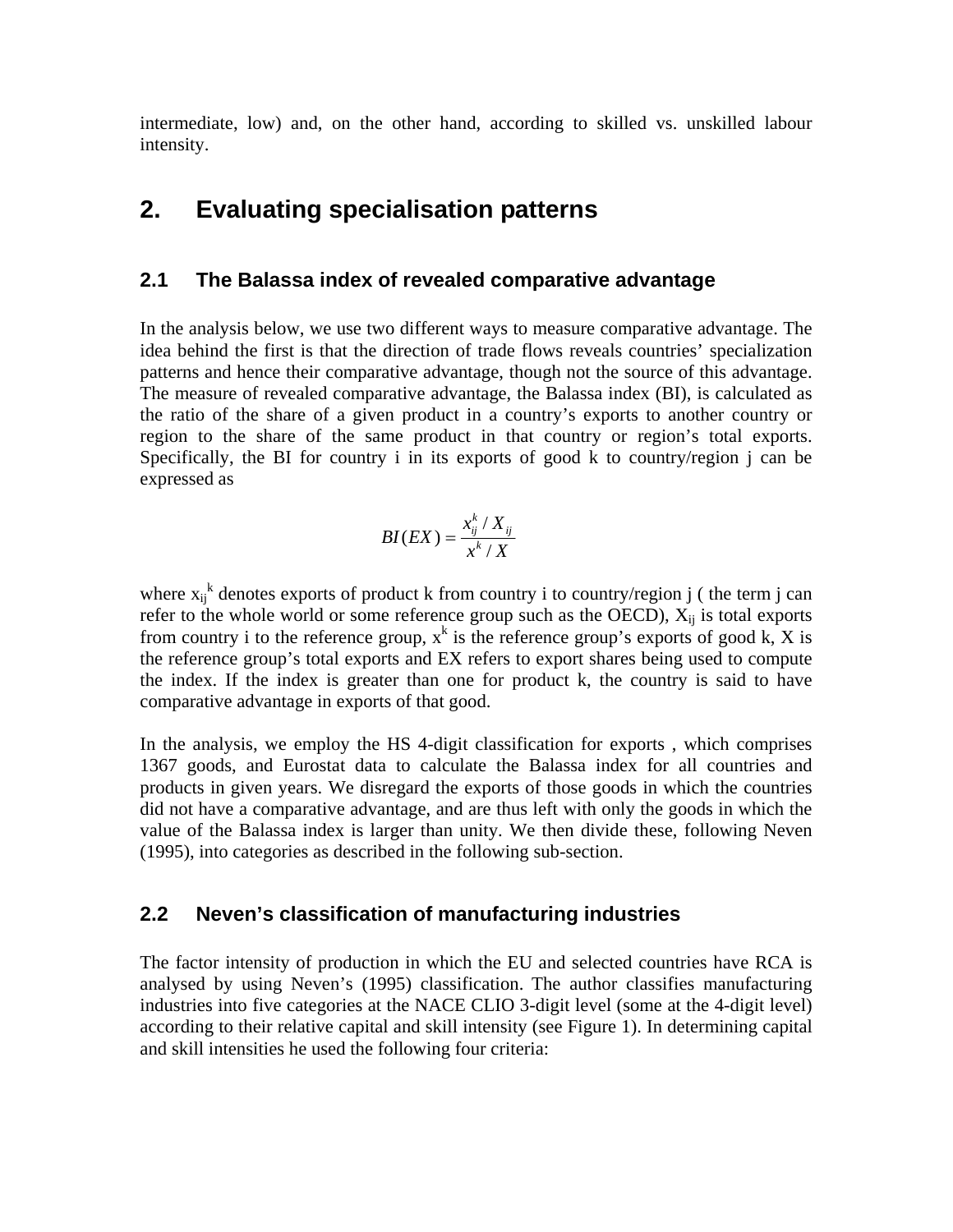- the share of white-collar workers in the industry's total labour force,
- the average wage in the industry,
- the ratio of labour costs to industry value added, and
- the ratio of fixed investment to value added in the industry.

Western European data from the late 1980s are used to determine the classification of industries. Although these data are old, this is unlikely to constitute a problem here because the characteristics of different industries are relatively constant.

Figure 1 illustrates the classification. Category 1 is characterised by a high share of wages in value added, very high average wages, and a very high proportion of whitecollar workers. These are typically high-tech industries where human capital is used intensively in production. Category 2 comprises production activities intensive in human capital, but low physical capital intensity. This category includes industries which have a relatively low level of investment relative to value added, high wages, and a high share of wages in value added. Manufacturers of electrical machinery and equipment serve as an example from this category. Category 3 includes production intensive in labour and which uses relatively little capital. Average wages are low, and there is a low level of investment and a high share of wages in value added. An example from this category is textiles and apparel industry. Category 4 includes industries that are intensive in labour and capital. These industries have a high level of investment, relatively low wages, a low proportion of white-collar workers, and an intermediate share of wages in value added. Automobile manufacturing, for instance, falls under this category. Category 5 is dominated by the forest and food-processing industries that are intensive in both physical and human capital. Also the paper industry belongs to this category. Table 1 summarises the characterisation of the categories.

| Table 1. | A summary of the properties of the five industry classification categories |  |  |  |
|----------|----------------------------------------------------------------------------|--|--|--|
|          |                                                                            |  |  |  |

|     | Intensity | Human capital | Labour | Physical capital | Example        |  |
|-----|-----------|---------------|--------|------------------|----------------|--|
| Cat |           |               |        |                  |                |  |
|     |           | Very high     | High   | Intermediate     | High tech      |  |
|     |           | High          | High   | Low              | Electrical     |  |
|     |           |               |        |                  | equipment      |  |
|     |           | Low           | High   | Low              | Textiles       |  |
|     |           | Low           | Low    | High             | Car industry   |  |
|     |           | High          | Low    | High             | Paper industry |  |

In the analysis, we have added coordinates on a two-dimensional space for each category. The x-coordinate proxies skill-intensity and the y-coordinate capital intensity. The coordinates are assumed to be  $(2,0)$  for category 1,  $(1,-1)$  for category 2,  $(-1,-1)$  for category 3,  $(-1,1)$  for category 4 and  $(1,1)$  for category 5. We use these to define a given country's average position in the capital-skill-intensity space. If a country's RCA is equally distributed across all categories, it is located at (0.4,0). Countries' that have RCA in relatively skill-intensive sectors have an x-coordinate larger than 0.4 and those having RCA in capital-intensive industries have a y-coordinate greater than 0. The coordinate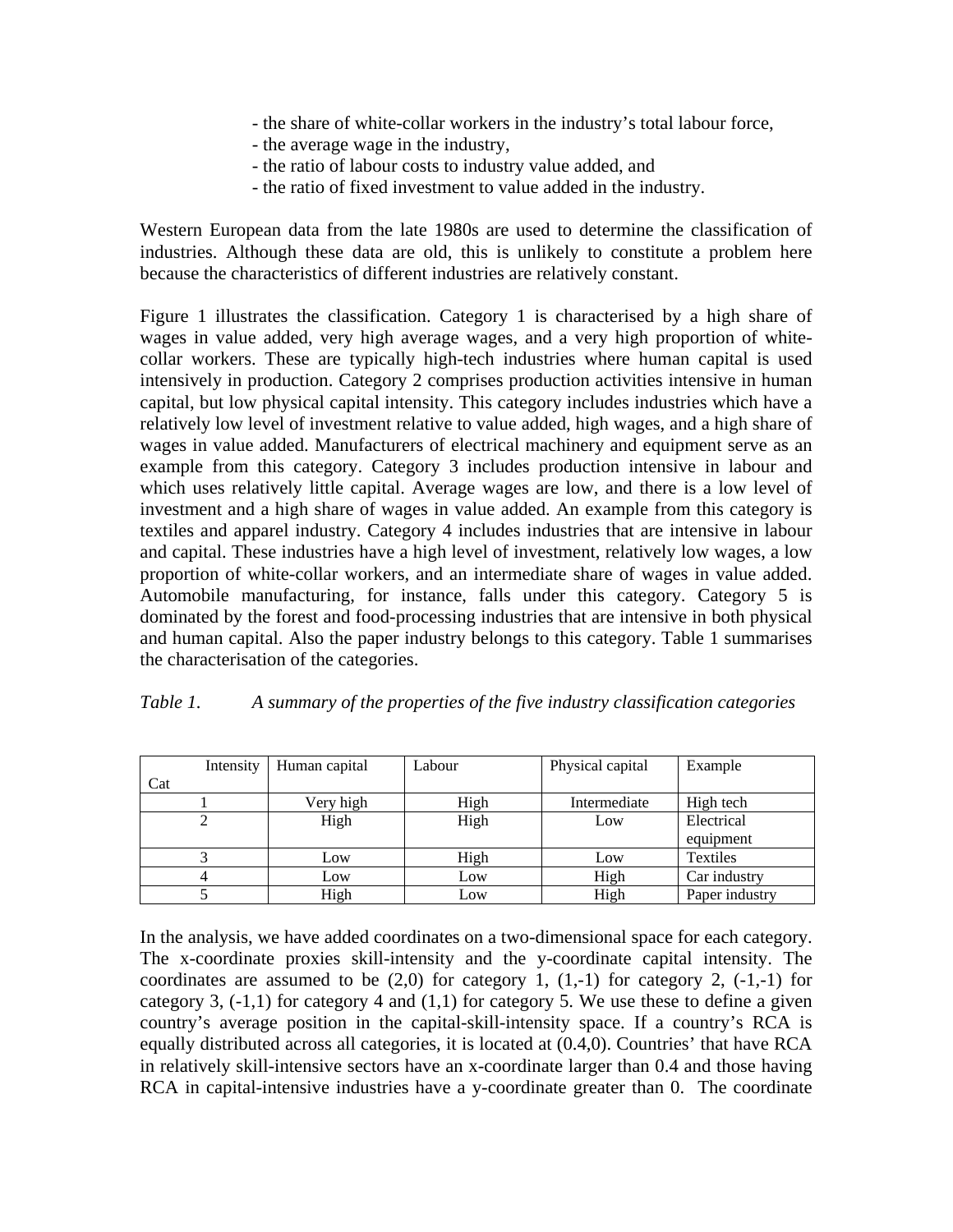values are, of course, somewhat arbitrary but when used for analyzing changes in the factor content of countries' RCA they summarise the classification pretty well.



*Figure 1. A quantification of Neven's categories* 

Source: Neven (1995) and author's assumptions.

# **3. Specialisation patterns in EU internal and external trade**

# **3.1 Some recent findings**

Specialisation patterns in intra-EU15 trade as well as the impact of eastern enlargement and the enlarged EU's external trade relations have recently been studied quite extensively. In terms of methodology used, the closest to ours is Kaitila (2004), which studies the factor content of EU15 and CEE8 countries' comparative advantage<sup>1</sup> using a somewhat modified version of Neven's (1995) methodology described above. In contrast to Neven's study, Kaitila (2004) uses the standard Balassa index in evaluating RCA and,

<span id="page-5-0"></span> $\overline{a}$ <sup>1</sup> See also Kaitila (2001) for an earlier study on the same topic.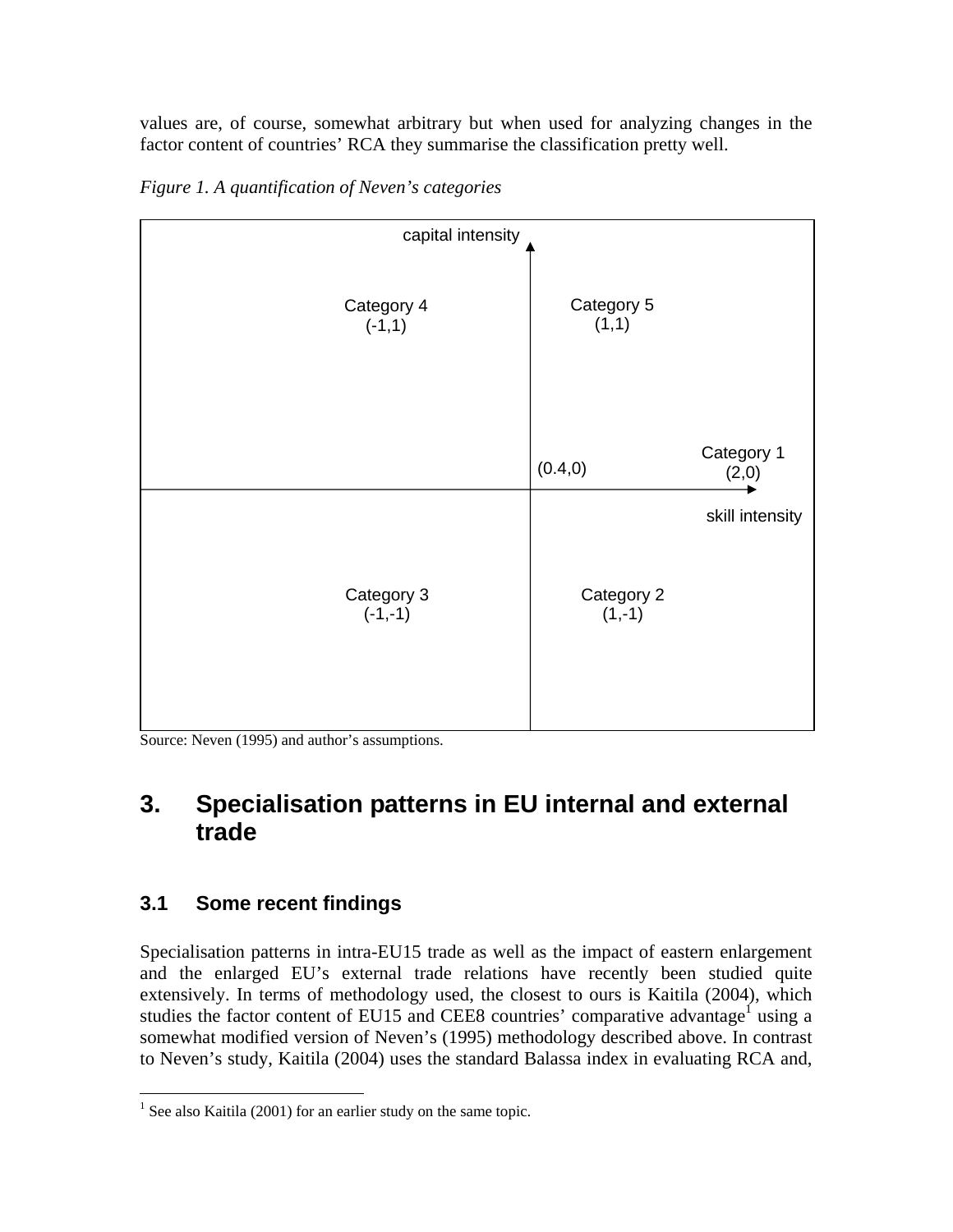more importantly, attempts to place the countries' revealed comparative advantage in a two-dimensional space as is our intension here too. $2$ 

The study finds, as might be expected, that in 2002 specialization patterns and hence comparative advantage in EU15 exports were generally based more on skill intensity than the exports of CEE countries. In Figure 1 above, EU15 exports are, on average, positioned further to the right than those of the CEE8 countries. In terms of how much the skill-intensive sectors (Category 1) account for a given country's comparative advantage, Kaitila (2004) shows that the most skill-intensive EU15 countries are Ireland and the UK, the Netherlands, Finland and Belgium. Among the new member states they are quite closely followed by Hungary and Estonia. The CEE countries with the highest skill intensity in areas of specialization all follow the same pattern: the share of sectors with intensive use of low-skilled labour has diminished by approximately as much as the share of sectors which use high-skilled labour intensively has increased. The specialisation of the EU15 countries is on average based only slightly more on intensive use of physical capital compared to the CEE countries, Romania being the biggest exception. In this respect, the change occurring during the latter half of the 1990s and early 2000s in the new member states is also rather unclear.

Widgrén (2004) applies a similar methodology to a small sample of old (Finland and Sweden) and new EU countries (Hungary, Poland and the Czech Republic) and Asian countries (China, Korea and Japan). He uses the above mentioned coordinate values when classifying countries on a two-dimensional skill-capital intensity scale. The study applied OECD data on total exports at the HS 4-digit level, which was then reclassified into the NACE CLIO 3-digit level as in Kaitila (2001, 2004).

The reference group in computing the Balassa indices was the OECD. The indices in the five categories of the skill-capital intensity dimension are presented in Table 2. Standard Balassa indices have been computed but at the aggregate category level, hence as the ratio of a category in a country's exports to that category's share in OECD exports. Values exceeding one suggest RCA and are highlighted in the table.

| Table 2. |                             |  |  | The Balassa indices for the five skill-capital intensity categories in |  |  |
|----------|-----------------------------|--|--|------------------------------------------------------------------------|--|--|
|          | selected countries in 2001. |  |  |                                                                        |  |  |

|                | China | Korea | Japan | Poland | Hungary | Czech | Sweden | Finland |
|----------------|-------|-------|-------|--------|---------|-------|--------|---------|
|                |       |       |       |        |         | Rep.  |        |         |
|                | 0.45  | 0.22  | 0.14  | 1.49   | 0.88    | 0.84  | 2.28   | 3.18    |
| $\overline{4}$ | 0.83  | 0.96  | 1.15  | 1.11   | 0.99    | 1.27  | 1.04   | 1.08    |
| 3              | 3.37  | 1.04  | 0.40  | 2.05   | 1.20    | 1.24  | 0.78   | 0.78    |
| 2              | 0.80  | 0.70  | 1.27  | 0.92   | 0.96    | 1.20  | 1.00   | 0.71    |
|                | 0.88  | 1.22  | 0.94  | 0.52   | 1.22    | 0.59  | 0.95   | 1.16    |

Source: Widgrén (2004).

<span id="page-6-0"></span><sup>2</sup> Kaitila (2004) uses different coordinate values. They are (4, 2) for Category 1, (2, 1) for Category 2, (-2,

<sup>1)</sup> for Category 3,  $(-2, 3)$  for Category 4, and  $(2, 3)$  for Category 5.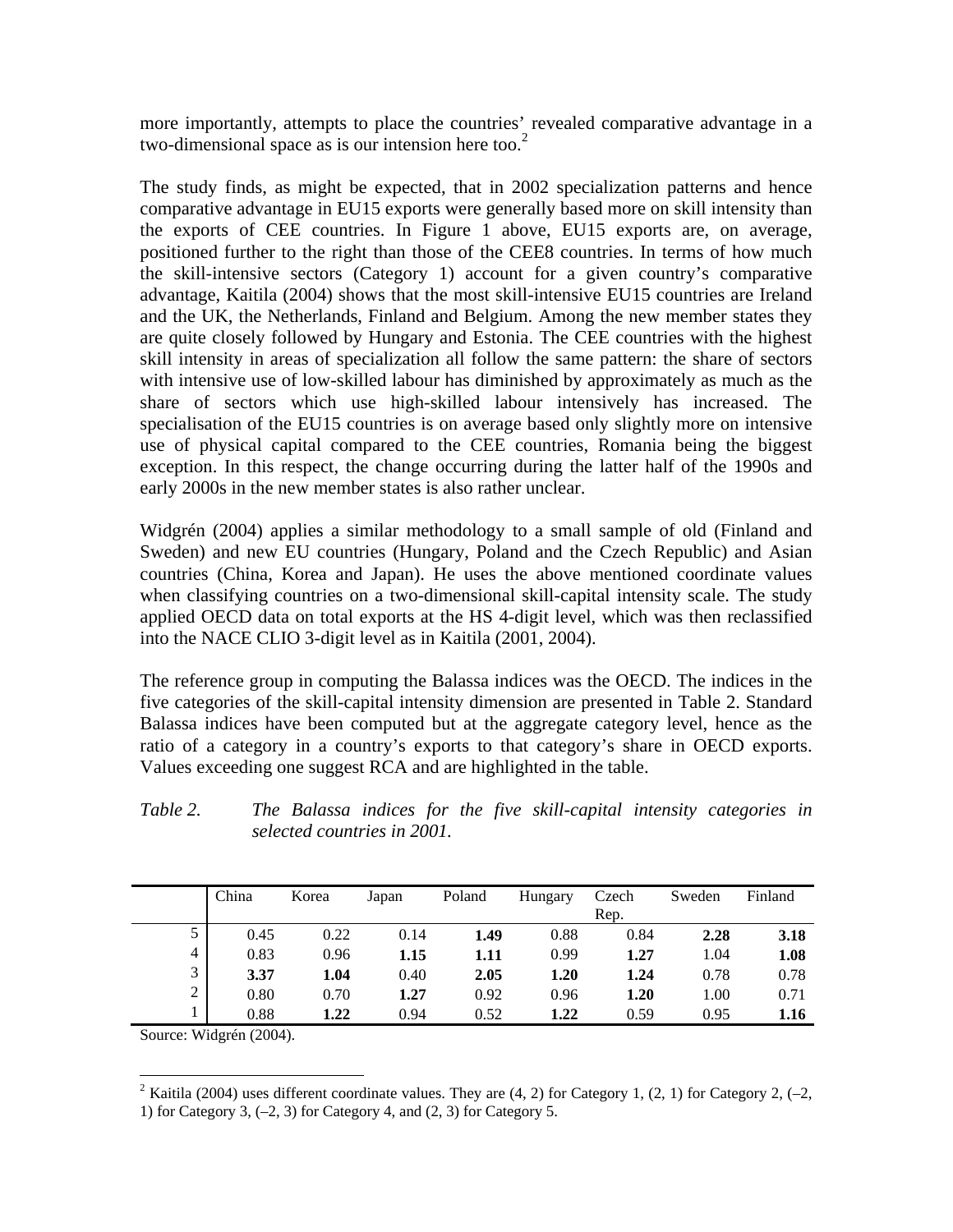As a more general conclusion, Widgrén (2004) finds some convergence towards more skill-intensive RCA, with Sweden and Japan situated on the far right in this dimension (see Figure 1 above), Finland and Korea clearly converging and the remaining countries displaying the same direction but lagging behind. The biggest individual shift in skillintensity dimension is observed for China. The analysis covered developments between 1996 and 2001.

In this study we extend the analysis to cover more extra-EU trade by contrasting a sample of 12 Asian and American countries to the EU15 and the new member states in their specialisation patterns. Turkey is interesting as it is negotiating for EU membership, while free trade talks with the EU also make Russia an interesting case.

## **3.2 Specialisation patterns in trade between the EU15 and selected countries**

In the following, we evaluate the differences and similarities of RCA in trade between the EU15 and 12 important non-EU15<sup>[3](#page-7-0)</sup> trading partners excluding the new member states. As mentioned above, Turkey and Russia are interesting in this respect<sup>[4](#page-7-1)</sup>. The other countries in the sample are selected subjectively based on their general importance in world trade. They include countries in Asia, and North and South America. With respect to the CEE10 countries, we rely on the results presented earlier in Kaitila (2004). We, however, modify his findings to make them comparable to ours.

Our focus is on RCA in the Internal Market. The use of Eurostat data, which includes trade between EU countries and countries in the rest of the world, has some implications for the Balassa indices computed. Since our dataset contains EU countries' exports to all other countries and imports from all other countries we are not exactly able to compute the Balassa index presented above in Section 2.1. This is because we do not have data on bilateral trade flows between the countries that do not belong to the EU. Therefore, the reference share of each commodity in trade does not contain all bilateral trade flows within our sample of countries as it should. Since these trade flows cover the majority of world trade, we believe the error is, however, not significant.

In our case, the numerator of the Balassa index should be interpreted as the share of a commodity in a country's exports to the Internal Market. This ignores the shares of different commodities in trade with other regions. One should be cautious when making conclusions about general comparative advantage as our computations presume that the export structure of India, say, is similar in her exports to the EU and the rest of the world.

Table 3 reports the shares of the above-described categories in 2002 and their change from 1996 to 2002. The results suggest that the intensive use of low-skilled labour forms

<span id="page-7-0"></span> $\overline{a}$ <sup>3</sup> We have used Eurostat trade statistics which, unfortunately, do not contain 1996 data for the new member states. That is why we concentrate on the EU15 in what follows. 4

<span id="page-7-1"></span> $4$  For an evaluation of general economic effects see Sulamaa and Widgrén (2004).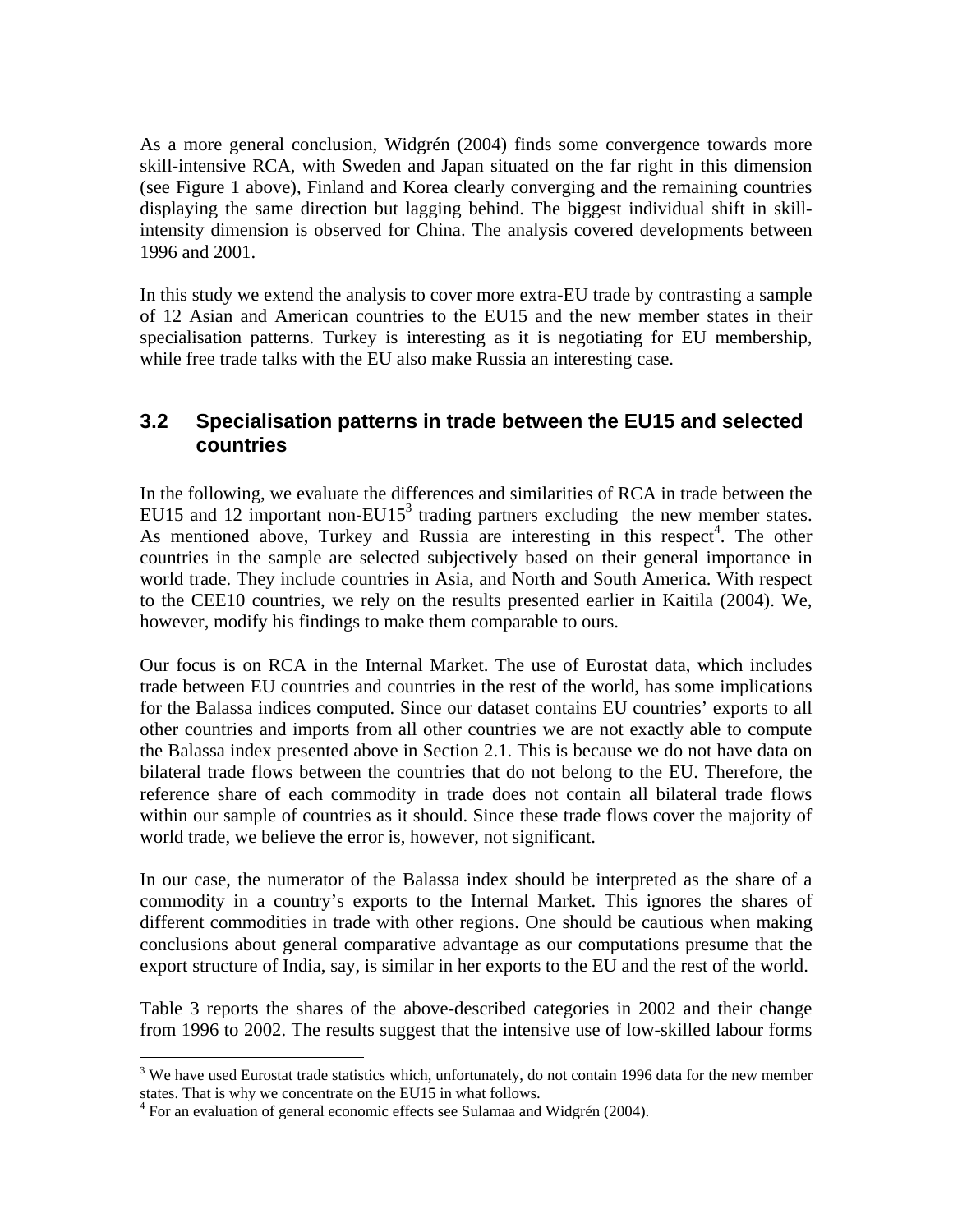the major base in revealed comparative advantage in Asian countries other than Japan and in Russia. Among the Asian countries examined, Korea and Thailand are, however, exceptions as the total percentage of categories 3 and 4 in the these countries is roughly the same as in the EU15. In the NAFTA countries, RCA stems clearly less from intensive use of low-skilled labour than in other countries or regions.

|               |      | 2    | 3    | $\overline{4}$ | 5    | $3 + 4$ | $1+2+5$ |
|---------------|------|------|------|----------------|------|---------|---------|
| <b>EU15</b>   | 30.6 | 20.6 | 6.8  | 38.0           | 4.0  | 44.8    | 55.2    |
| <b>Brazil</b> | 3.0  | 24.9 | 5.0  | 39.9           | 27.1 | 44.9    | 55.1    |
| China         | 23.0 | 13.3 | 24.7 | 38.4           | 0.6  | 63.0    | 37.0    |
| India         | 7.7  | 8.0  | 37.4 | 42.2           | 4.7  | 79.6    | 20.4    |
| Korea         | 43.1 | 9.8  | 17.7 | 29.3           | 0.0  | 47.1    | 52.9    |
| Mexico        | 39.5 | 25.0 | 1.7  | 25.5           | 8.3  | 27.2    | 72.8    |
| Russia        | 6.8  | 5.0  | 0.1  | 83.7           | 4.4  | 83.8    | 16.2    |
| Thailand      | 26.9 | 14.9 | 16.8 | 35.6           | 5.8  | 52.4    | 47.6    |
| Turkey        | 1.0  | 8.9  | 46.5 | 34.5           | 9.2  | 81.0    | 19.0    |
| U.S.          | 51.7 | 33.7 | 1.6  | 9.4            | 3.6  | 11.1    | 88.9    |
| Canada        | 26.3 | 20.9 | 3.3  | 26.9           | 22.6 | 30.2    | 69.8    |
| Indonesia     | 15.2 | 16.1 | 36.5 | 25.4           | 6.8  | 61.9    | 38.1    |
| Japan         | 31.5 | 22.1 | 2.4  | 44.0           | 0.0  | 46.4    | 53.6    |

| Table 3. | The share of RCA sectors in skill-capital-intensity classes in 2002 and the |
|----------|-----------------------------------------------------------------------------|
|          | change in shares from 1996 to 2002 in selected countries and the EU15       |

|               | 1      | 2      | 3      | 4       | 5      | $3 + 4$ | $1+2+5$ |
|---------------|--------|--------|--------|---------|--------|---------|---------|
| EU15          | 10.6   | $-8.1$ | $-2.1$ | $-0.4$  | 0.0    | $-2.6$  | 2.6     |
| <b>Brazil</b> | 0.3    | $-1.7$ | $-1.1$ | 5.2     | $-2.7$ | 4.1     | $-4.1$  |
| China         | 15.5   | 2.1    | $-9.1$ | $-8.2$  | $-0.4$ | $-17.3$ | 17.3    |
| India         | 3.2    | $-4.0$ | 0.5    | 2.4     | $-2.2$ | 2.9     | $-2.9$  |
| Korea         | 2.6    | $-0.6$ | 1.7    | $-3.6$  | 0.0    | $-1.9$  | 1.9     |
| Mexico        | 18.3   | 9.6    | $-1.0$ | $-25.4$ | $-1.5$ | $-26.4$ | 26.4    |
| Russia        | $-0.6$ | 0.8    | $-0.4$ | $-0.3$  | 0.4    | $-0.6$  | 0.6     |
| Thailand      | 0.0    | $-2.3$ | $-0.1$ | 7.3     | $-4.9$ | 7.2     | $-7.2$  |
| Turkey        | $-5.2$ | 1.0    | $-3.9$ | 12.5    | $-4.4$ | 8.5     | $-8.5$  |
| U.S.          | 2.5    | 5.7    | $-0.9$ | $-4.9$  | $-2.5$ | $-5.8$  | 5.8     |
| Canada        | 5.1    | 7.2    | 1.2    | $-4.5$  | $-8.9$ | $-3.4$  | 3.4     |
| Indonesia     | 10.0   | $-0.6$ | $-1.7$ | $-7.0$  | $-0.7$ | $-8.7$  | 8.7     |
| Japan         | $-3.0$ | 1.3    | 0.1    | 1.7     | 0.0    | 1.8     | $-1.8$  |

Source: Author's calculations.

Among Asian countries other than Japan, Korea and Thailand as well as China have relatively high shares of category 1 exports. Korea has the highest share after the U.S. Other countries/regions where RCA is based on intensive use of high-skilled labour are the EU15, Canada and Japan. When we add categories with intermediate use of skilled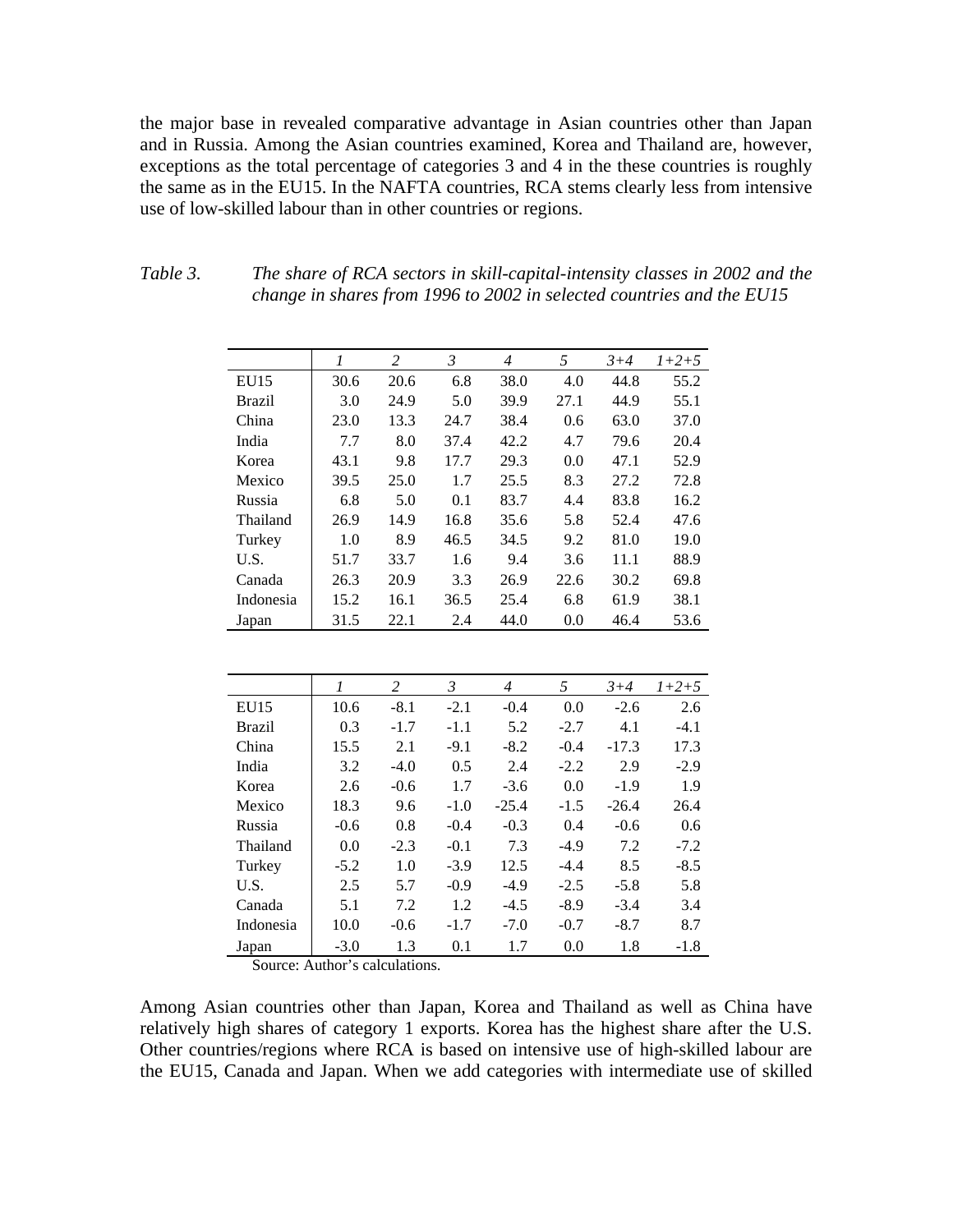labour, the NAFTA countries are the highest ranked whereas Russia, India and Turkey have the lowest shares.

As a general conclusion, the upper panel of Table 3 suggests that intensive use of skilled labour forms the base of RCA in the U.S. and Korea and to a lesser extent in the EU, other NAFTA countries, Thailand and China. The basis of RCA in intensive use of capital is the highest in Brazil, India and Russia. Perhaps more interesting than the levels are the changes in RCA patterns between 1996 and 2002 shown in the lower panel of the table. Here, one can immediately see a clear shift from low-skilled labour to intensive use of high-skilled labour as the base of RCA in China, Mexico and Indonesia.

Note that the same development from intensive use of low-skilled to high-skilled labour occurs also in the U.S. and Korea, which have the highest shares in intensive use of skilled labour as the base of RCA (see the upper panel of Table 3). In the U.S., Canada and Korea, this development takes place also at the cost of capital intensity. With respect to the U.S. and Korea, the development suggests that export specialization occurred in industries characterised by intensive use of skilled labour already in 1996. The other countries are now gradually catching up.

The EU is an interesting exception. Its specialisation is increasingly based on industries that use high-skilled labour intensively, though this takes place at the cost of intensive use of intermediate-skilled labour (Category 2) rather than low-skilled labour. The EU's most important export goods in Category 1 at the HS 4-digit level are wadding, gauze, bandages and like articles (3304); parts of aircraft and space-aircraft (8802); nucleic acids (2933); sulphonamides (2934); electric machinery and apparatus having special function (8542) and office machines (8471). These all have at least a one per cent share in EU exports. Note that transmission apparatus for radio-telephony, etc. (8524) which include, for instance, mobile phones have only a 0.25 per cent share. This is, however, the second largest share after the U.S. amongst all the countries examined. For purposes of comparison, this product group accounted for a 10.9 per cent share of Finland's exports (see Widgrén 2004). The most notable shift towards specialisation that is based on intensive use of capital can be seen in Brazil, Turkey and Thailand.

Table 4 gives the respective figures for the CEE10 countries with the difference being that the reference year is 1993 instead of 1996. Compared to our sample countries, specialisation in the CEE10 countries is based more on intensive use of low-skilled labour. With the exception of Hungary, the Czech Republic and Estonia, the new member states are in this respect comparable to India, Russia and Turkey. Specialisation in the new member states also seems to be based more on intensive use of capital.

### *Table 4. The shares of CEE10 countries' RCA sectors in skill-capital-intensity classes in 2002 and the change in shares from 1993 to 2002*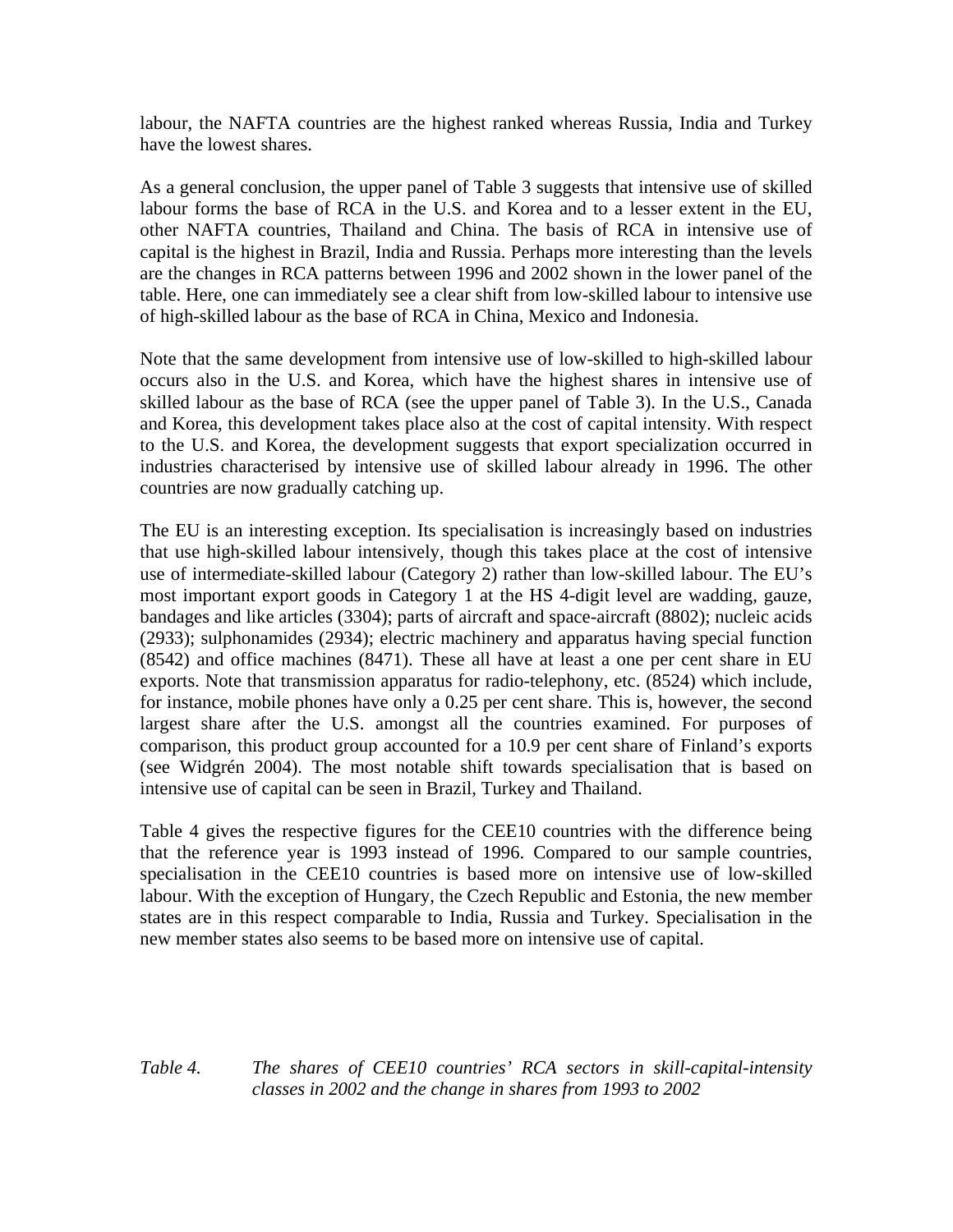|           | 1      | $\overline{c}$ | $\mathfrak{Z}$ | $\overline{4}$ | 5      | $3 + 4$ |
|-----------|--------|----------------|----------------|----------------|--------|---------|
| Bulgaria  | 4.4    | 6.7            | 48.8           | 35.8           | 4.2    | 84.6    |
| Czech     |        |                |                |                |        |         |
| Rep.      | 12.9   | 23.8           | 10.7           | 51.3           | 1.3    | 62.0    |
| Estonia   | 26.0   | 10.6           | 21.3           | 39.4           | 2.7    | 60.7    |
| Hungary   | 25.8   | 17.8           | 11.3           | 44.3           | 0.8    | 55.6    |
| Latvia    | 2.1    | 2.6            | 24.5           | 69.8           | 1.0    | 94.3    |
| Lithuania | 12.9   | 8.5            | 42.4           | 31.2           | 4.9    | 73.6    |
| Poland    | 4.6    | 14.0           | 23.5           | 53.7           | 4.3    | 77.1    |
| Romania   | 1.5    | 10.6           | 68.5           | 18.5           | 1.0    | 87.0    |
| Slovakia  | 7.4    | 13.5           | 17.6           | 59.6           | 1.9    | 77.2    |
| Slovenia  | 3.8    | 25.5           | 15.1           | 55.4           | 0.2    | 70.5    |
|           |        |                |                |                |        |         |
|           | 1      | $\overline{c}$ | $\mathfrak{Z}$ | $\overline{4}$ | 5      | $3 + 4$ |
| Bulgaria  | $-4.0$ | $-1.0$         | 13.2           | 1.4            | $-9.5$ | 14.5    |
| Czech     |        |                |                |                |        |         |
| Rep.      | 5.5    | 11.9           | $-16.2$        | 3.4            | $-4.6$ | $-12.9$ |
| Estonia   | 20.6   | 3.4            | $-4.4$         | $-18.6$        | $-1.0$ | $-23.0$ |
| Hungary   | 16.3   | 5.3            | $-27.6$        | 10.5           | $-4.5$ | $-17.1$ |
| Latvia    | $-3.2$ | 1.1            | 8.4            | $-3.8$         | $-2.5$ | 4.6     |
| Lithuania | $-4.2$ | 6.7            | 22.3           | $-15.9$        | $-8.9$ | 6.4     |
| Poland    | $-1.0$ | 7.8            | $-18.3$        | 15.8           | $-4.3$ | $-2.5$  |
| Romania   | $-1.4$ | 7.3            | $-1.1$         | $-3.3$         | $-1.7$ | $-4.3$  |
| Slovakia  | $-0.1$ | 6.4            | $-16.0$        | 16.4           | $-6.7$ | 0.4     |
| Slovenia  | 1.9    | 6.2            | $-19.9$        | 12.9           | $-1.1$ | $-7.0$  |

Source: Kaitila (2004)

In terms of specialising in activities which use high-skilled labour intensively (Category 1), Hungary and Estonia differ from other CEE10 countries. The percentage of Category 1 RCA sectors in these countries is comparable to the EU15, Canada, Thailand and China. They have also experienced changes in patterns of RCA similar to China, Mexico and Indonesia: from intensive use of low-skilled to high-skilled labour as the determinant of RCA.

The results in Tables 3 and 4 are in line with the so-called *Leontief paradox*, i.e., that the U.S. is a net exporter of goods that are labour intensive and a net importer of goods that are capital intensive. Table 5 illustrates this and the overall determinants of RCA in the sample countries. The figures in the table are computed as the ratio of a category's share in a country's exports to the category's share in the reference group's exports. Thus, the numbers can be interpreted as average Balassa indices within the groups. If the number in Category 1, say, exceeds one, we can conclude that a country has RCA in industries that use skilled labour intensively.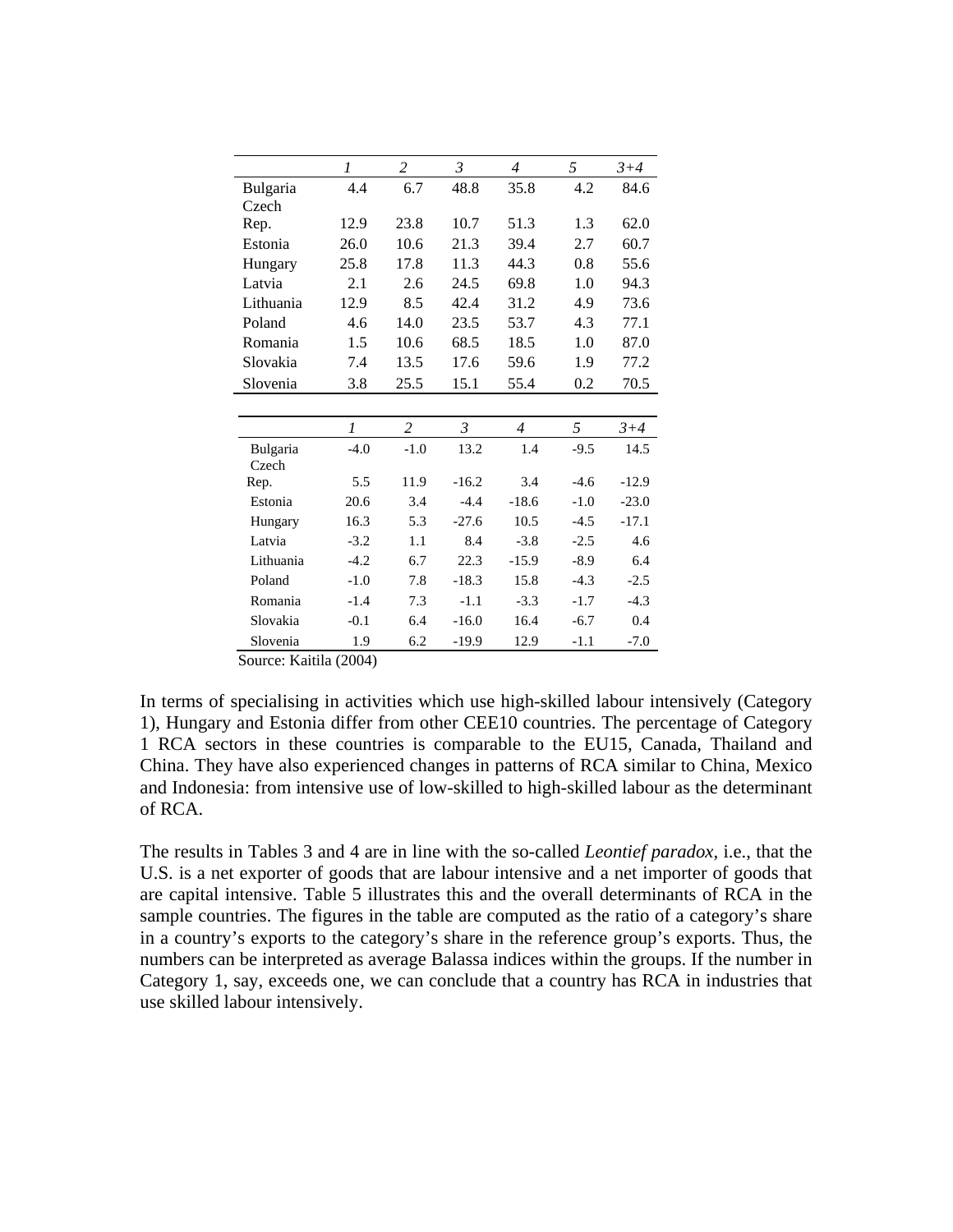|             | $\boldsymbol{l}$ | 2    | 3    | 4    | 5    |
|-------------|------------------|------|------|------|------|
| <b>EU15</b> | 1.07             | 1.08 | 0.75 | 0.98 | 0.84 |
| Brazil      | 0.11             | 1.31 | 0.55 | 1.03 | 5.72 |
| China       | 0.81             | 0.70 | 2.73 | 0.99 | 0.13 |
| India       | 0.27             | 0.42 | 4.14 | 1.09 | 1.00 |
| Korea       | 1.51             | 0.51 | 1.96 | 0.76 | 0.00 |
| Mexico      | 1.38             | 1.31 | 0.18 | 0.66 | 1.76 |
| Russia      | 0.24             | 0.26 | 0.01 | 2.17 | 0.94 |
| Thailand    | 0.94             | 0.78 | 1.86 | 0.92 | 1.22 |
| Turkey      | 0.03             | 0.47 | 5.14 | 0.89 | 1.93 |
| U.S.        | 1.81             | 1.77 | 0.18 | 0.24 | 0.75 |
| Canada      | 0.92             | 1.09 | 0.37 | 0.70 | 4.78 |
| Indonesia   | 0.53             | 0.84 | 4.04 | 0.66 | 1.43 |
| Japan       | 1.10             | 1.16 | 0.27 | 1.14 | 0.00 |

### *Table 5. Sample countries' RCA in different categories*

Source: Author's calculations

Table 5 shows that the U.S., the EU and Japan have RCA in both categories characterized by intensive use of high-skilled labour (Categories 1 and 2). The U.S. and the EU do not have RCA in either category representing intensive use of capital. Moreover, Brazil and India have RCA in both capital intensity categories. It thus seems that human capital explains the exports of the U.S., the EU and Japan better than intensive use of physical capital. Note that Mexico also has RCA in categories representing intensive use of human capital and not in categories characterized by intensive use of physical capital. One possible explanation for this is the fact that the HS 4-digit classification often treats intermediates and final goods as variants of the same commodity. The similarity in RCA between the U.S. and Mexico might thus indicate that parts of the production processes of human capital intensive goods that are exported from the U.S. have shifted to Mexico. This is not, however, in contrast to the argument that RCA has substantial effects on the location of economic activities but rather supports it.

### *Table 6. CEE10 countries' RCA in different categories*

|           | 1    | 2    | 3    | 4    | 5    |
|-----------|------|------|------|------|------|
| Bulgaria  | 0.19 | 0.44 | 6.68 | 1.15 | 1.10 |
| Czech     |      |      |      |      |      |
| Rep.      | 0.53 | 1.46 | 1.39 | 1.56 | 0.32 |
| Estonia   | 1.22 | 0.75 | 3.16 | 1.37 | 0.76 |
| Hungary   | 1.06 | 1.09 | 1.46 | 1.34 | 0.20 |
| Latvia    | 0.12 | 0.21 | 4.25 | 2.84 | 0.33 |
| Lithuania | 0.62 | 0.62 | 6.46 | 1.11 | 1.43 |
| Poland    | 0.20 | 0.90 | 3.18 | 1.70 | 1.11 |
| Romania   | 0.06 | 0.62 | 8.37 | 0.53 | 0.23 |
| Slovakia  | 0.29 | 0.79 | 2.18 | 1.73 | 0.45 |
| Slovenia  | 0.15 | 1.54 | 1.92 | 1.65 | 0.05 |

Source: Kaitila (2004) and author's calculations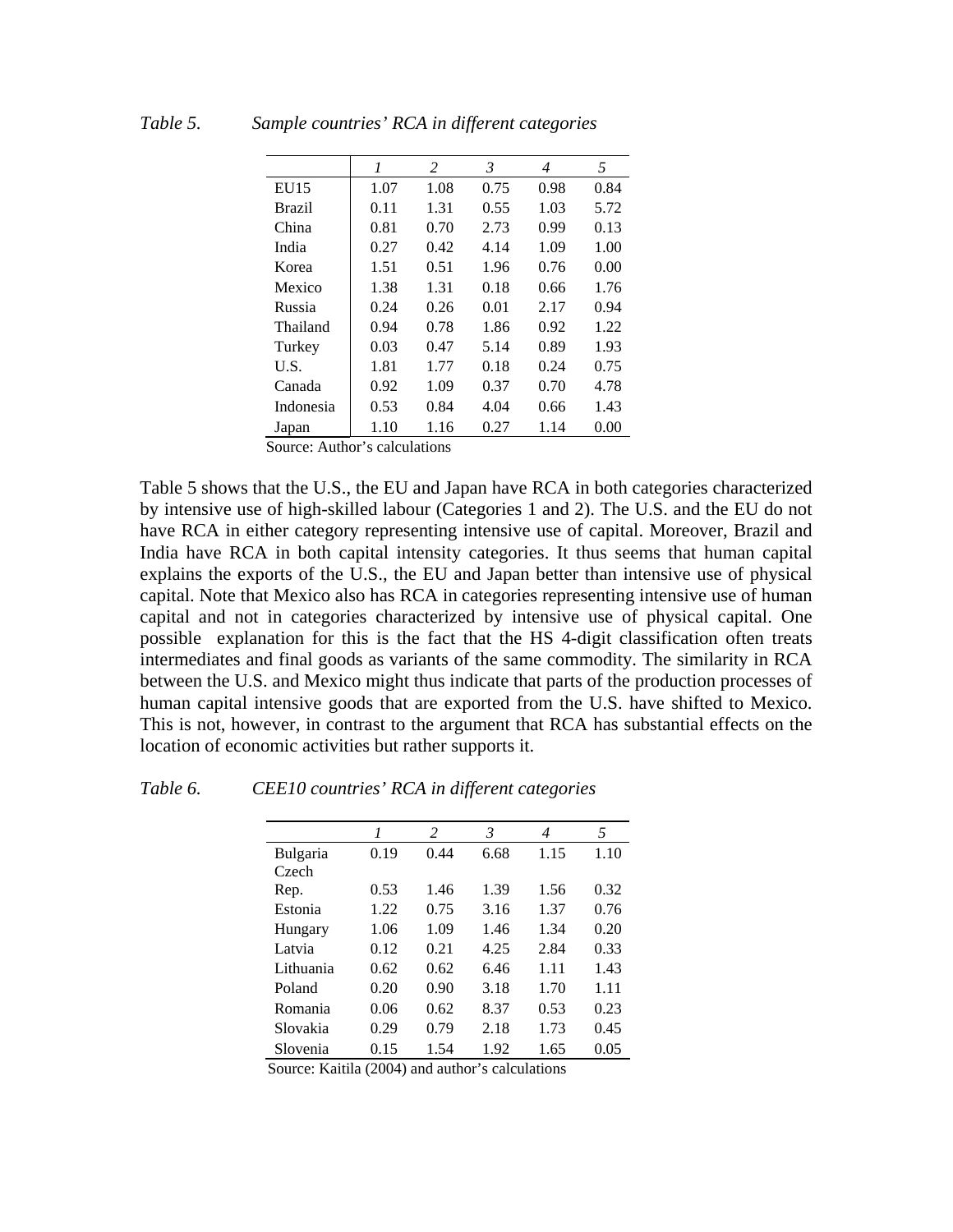Table 6 gives the respective figures for the CEE10 countries. Generally, there is not much overlap with the EU15 with the exception of the Czech Republic, Estonia, Hungary and Slovenia all having RCA in at least one category with intensive use of skilled labour. There is a notable similarity between the CEE10 countries as they all have RCA in Category 3 with intensive use of low-skilled labour and low capital intensity and with the exception of Romania in Category 4 characterised by intensive use of low-skilled labour and high capital intensity. Hence, considerable overlap exists in RCA between the CEE10 countries.



*Figure 2. The percentage of exports classified in Neven's five categories* 

Source: Author's calculations

It is worth noting that Neven's five categories do not cover the whole HS 4-digit classification. That may cause some bias in the results above. In our sample, division into the five categories covers roughly 50 per cent of the sample countries' exports. Figure 2 shows the country-by-country percentages of exports that can be divided into the five categories. The higher the share, the more reliable the results presented above are. The lowest shares are in Russia and Mexico. Only one fifth of Russia's exports and one third of Mexico's exports fall into the five categories. That can be explained by the fact that the biggest commodity groups that are left outside the categorisation are petroleum oils and coal and briquettes. The highest shares of commodity groups that can be divided into the five categories are in exports of the Asian countries in the sample.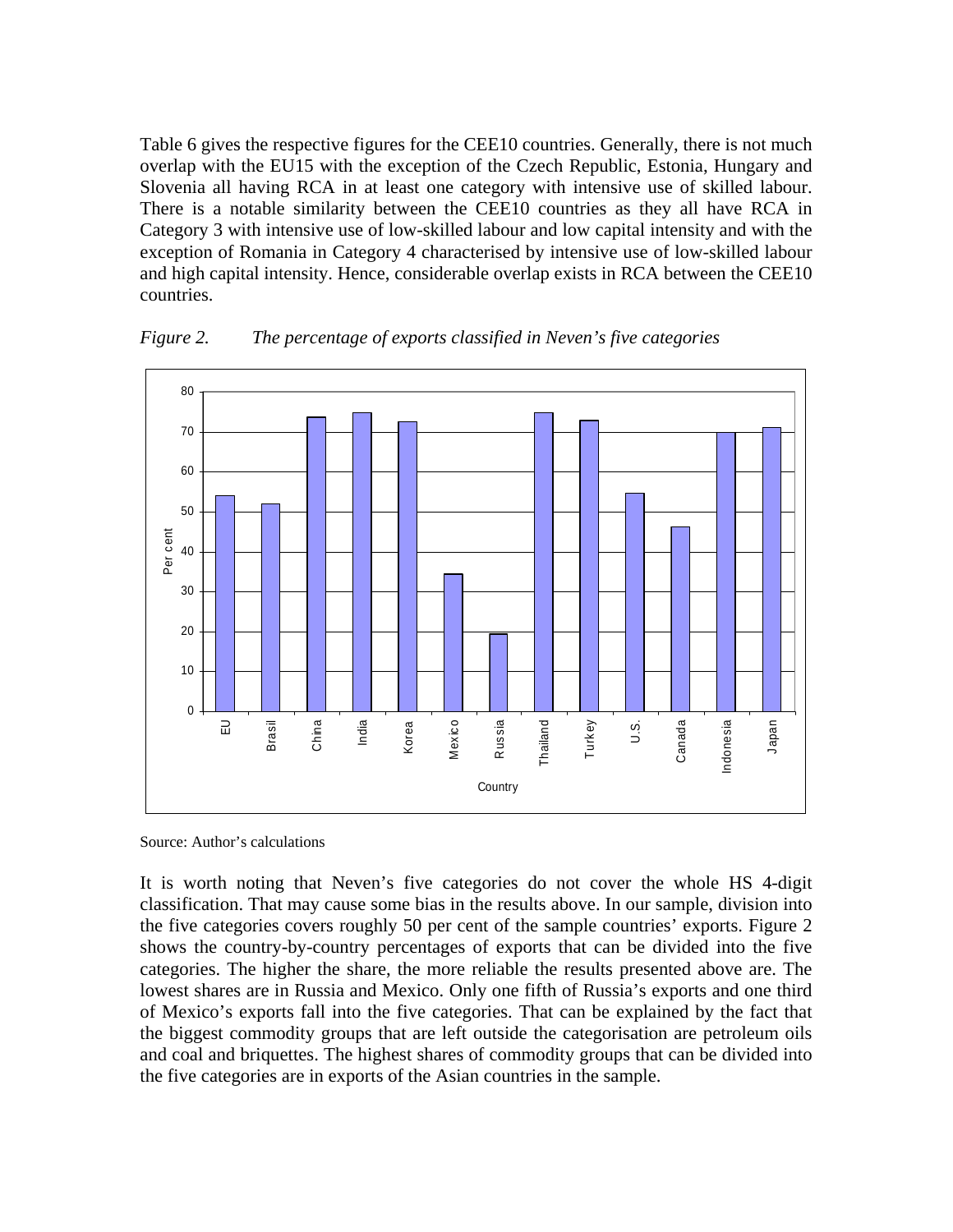Low shares of commodity groups that can be divided into the five categories change the conclusions concerning Mexico's RCA. This is illustrated in Table A1.1 in Appendix 1. The share of Mexican exports that fall into Category 1 (intensive use of human capital) is only 13.6 per cent while the normalised share in Table 2 above was nearly 40 per cent. The non-normalised percentage of Category 1 in the reference trade flows is 21 per cent indicating that Mexico does not have RCA in Category 1.

Table 7 shows the category-wise RCAs using non-normalised export shares. The conclusion concerning the U.S., Japan, China, India, Korea, Russia, Thailand, Turkey and Indonesia is robust but most notably the EU loses its RCA in all categories when nonnormalised export shares are used. The same holds for Russia and Mexico as well. It is difficult to say which approach is better as they both represent very extreme assumptions. When normalised export shares are used it is assumed that the undividable part of exports have the same distribution over the categories as the dividable share. This is not necessarily true, however. If non-normalised export shares are used only a part of a country's exports is considered. Clearly, the countries in which only a small share of exports can be divided into the categories are treated very differently in these approaches.

|           | 1    | 2    | 3    | 4    | 5    |
|-----------|------|------|------|------|------|
| EU15      | 0.75 | 0.76 | 0.53 | 0.69 | 0.59 |
| Brazil    | 0.07 | 0.88 | 0.37 | 0.70 | 3.86 |
| China     | 0.77 | 0.67 | 2.61 | 0.95 | 0.13 |
| India     | 0.26 | 0.41 | 4.02 | 1.06 | 0.97 |
| Korea     | 1.42 | 0.48 | 1.85 | 0.72 | 0.00 |
| Mexico    | 0.62 | 0.59 | 0.08 | 0.29 | 0.78 |
| Russia    | 0.06 | 0.07 | 0.00 | 0.55 | 0.24 |
| Thailand  | 0.92 | 0.76 | 1.80 | 0.90 | 1.18 |
| Turkey    | 0.03 | 0.44 | 4.86 | 0.85 | 1.83 |
| U.S.      | 1.29 | 1.26 | 0.13 | 0.17 | 0.54 |
| Canada    | 0.55 | 0.66 | 0.22 | 0.42 | 2.87 |
| Indonesia | 0.49 | 0.77 | 3.67 | 0.60 | 1.30 |
| Japan     | 1.02 | 1.07 | 0.24 | 1.05 | 0.00 |

*Table 7. Sample countries' RCA in different categories using non-normalised export shares* 

Source: Author's calculations

### **3.3 Weighted average RCA in the two-dimensional space**

In the following, we make an attempt to summarise our sample countries' RCA in the five above-described categories. We do that by computing a weighted average of countries' category-wise RCA shown in Tables 5 and 6 using the distribution of their exports in RCA sectors over the categories shown in Tables 3 and 4 as the weight. Each category is given a two-dimensional vector value as described in Section 2.2 above. It is worth noting that the coordinate values that describe different categories are rather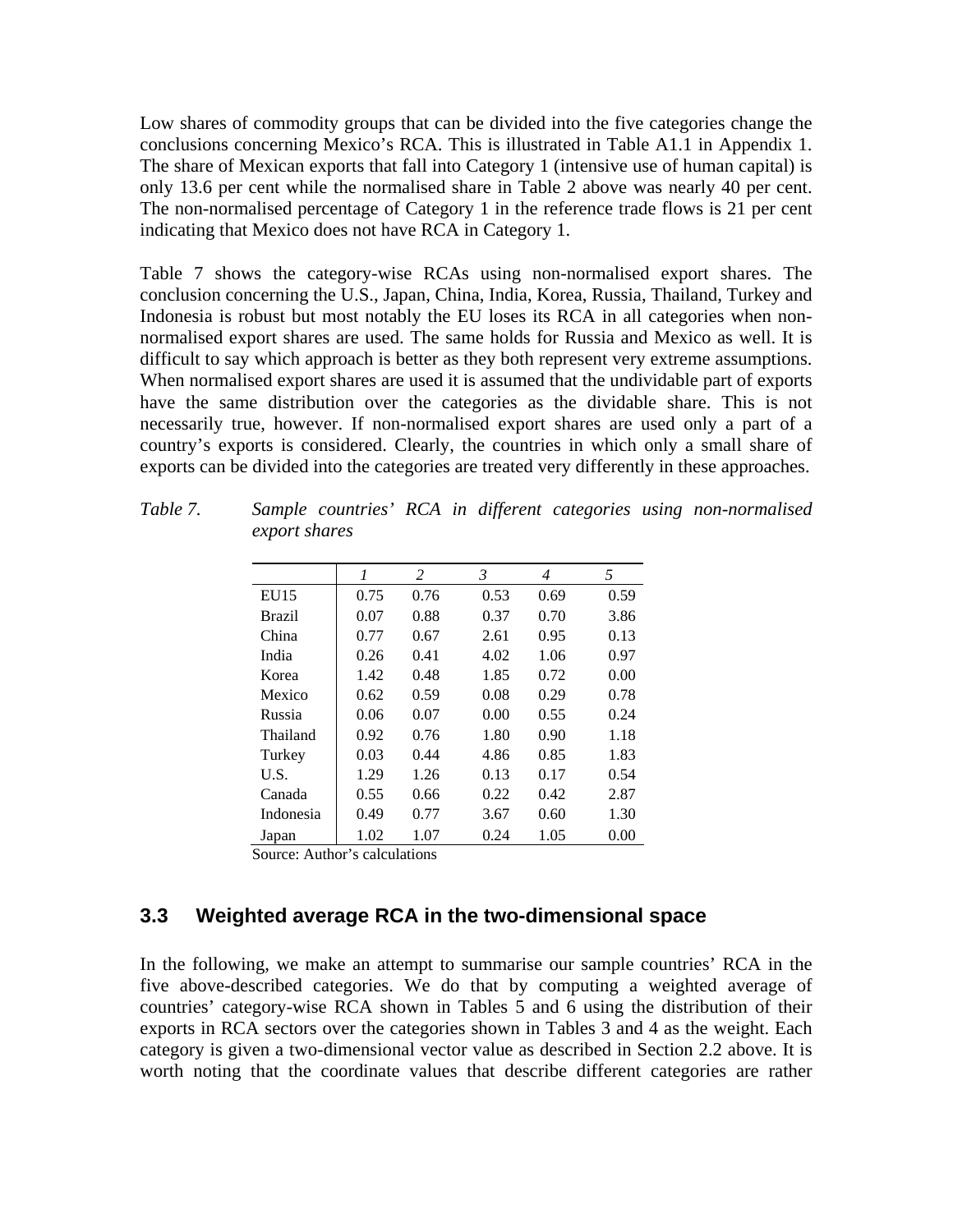arbitrary (see Figure 1 above).<sup>5</sup> For instance if one country's weighted average on the horizontal skill-intensity dimension is 1 and another country's is 0.5, this does not mean that the former country has RCA in production using skill-intensive labour twice the amount as in the latter country.

*Figure 3. Weighted average RCA in a sample of countries in 2002 and the most significant shifts from 1996 (shown by arrows, 1996 position at the starting point)*



Source: Own calculations, CEE10 countries are adjusted to our scale using the data on the relative shares of the five categories in Kaitila (2004, table 1).

The weighted average RCAs are plotted in Figure 3. If a country has 20 per cent of its RCA exports in each category, the weighted average RCA (WARCA) would be at point (0.4,0.0). This serves as a good reference point. If a country's WARCA is in the North-East quadrant relative to (0.4,0.0), it has a comparative advantage in sectors that

<span id="page-14-0"></span> 5 For an alternative choice, see Kaitila (2004).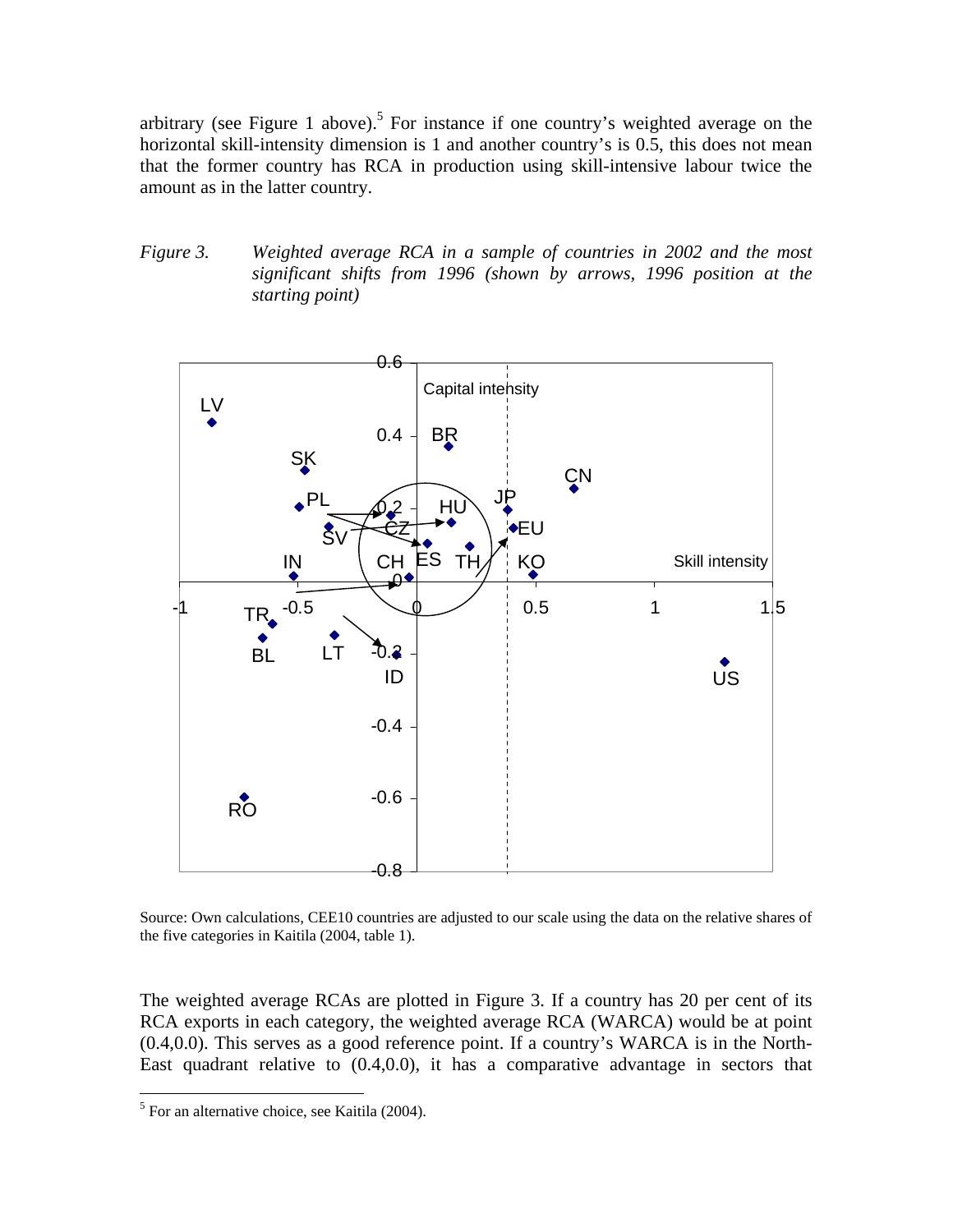intensively use both physical and human capital. In our sample, Canada, the EU, Japan and Korea are such countries.<sup>[6](#page-15-0)</sup> A country that differs from all the others is the U.S., which has comparative advantage in sectors that intensively use human but not physical capital.

Among the other countries, we have excluded Mexico and Russia from the analysis since only a minor part of their exports can be divided into Neven's categories. Russia would be located very close to Latvia, while Mexico would fall close to Hungary. Comparing the new member states to Asian countries, Figure 3 reveals that Estonia, Hungary, the Czech Republic, Thailand and China have similar WARCA values: they are slightly below the origin at the skill-intensive dimension and slightly above the capital intensity origin. The common feature for these countries with the exception of Thailand is that they have moved towards the right considerably in the skill-intensity dimension. In graphical terms, these countries have moved from outside the circle to the circle where Thailand already was in 1996. The circle is plotted just to illustrate the region where most of the countries with big shifts in the factor content of WARCA end up in. To summarize, there seems to be some convergence in WARCA and some of the Asian countries share the development with some of the new member states.

The countries whose location has remained very stable on the skill-intensive part are the U.S., Canada, Japan and Korea and the CEE10 countries excluding Hungary, the Czech Republic, Estonia, Turkey, India and Brazil. Indonesia has shifted slightly away from capital-intensive production and has moved considerably towards skill-intensive production. With regard to the latter it is at the same level as China and the other countries within the circle. The EU has shifted in a North-East direction, meaning that its WARCA is based more on intensive use of physical and human capital. It has reached Japan and Korea during the latter half of 1990s and early 2000s.

In sum, Figure 3 and the analysis in the previous sub-section demonstrate that there is some convergence in terms of WARCA between the countries whose comparative advantage has already earlier been based on intensive use of skilled labour. In our sample there are examples of these both from Asia and among the new member states. On the other hand, most of the examples are such that their WARCA has been very stable during the past years. In this group we also find examples from Asia and new member states. All countries that had relatively skill-intensive exports in 1996 (x-coordinate greater than 0.4) are such cases. The EU has managed to move to this group between 1996 and 2002.

# **4. Conclusions**

 $\overline{a}$ 

In this paper, we have investigated comparative advantage and its development between 1996 and 2002 in a sample of Asian, American and European countries. The evaluation of comparative advantage is based on the Balassa index of revealed comparative advantage and the analysis is carried out using data at the HS 4-digit level. The major

<span id="page-15-0"></span> $6$  Note, however, that RCA of Canada and the EU was not robust when non-normalised weights were used (see table 7).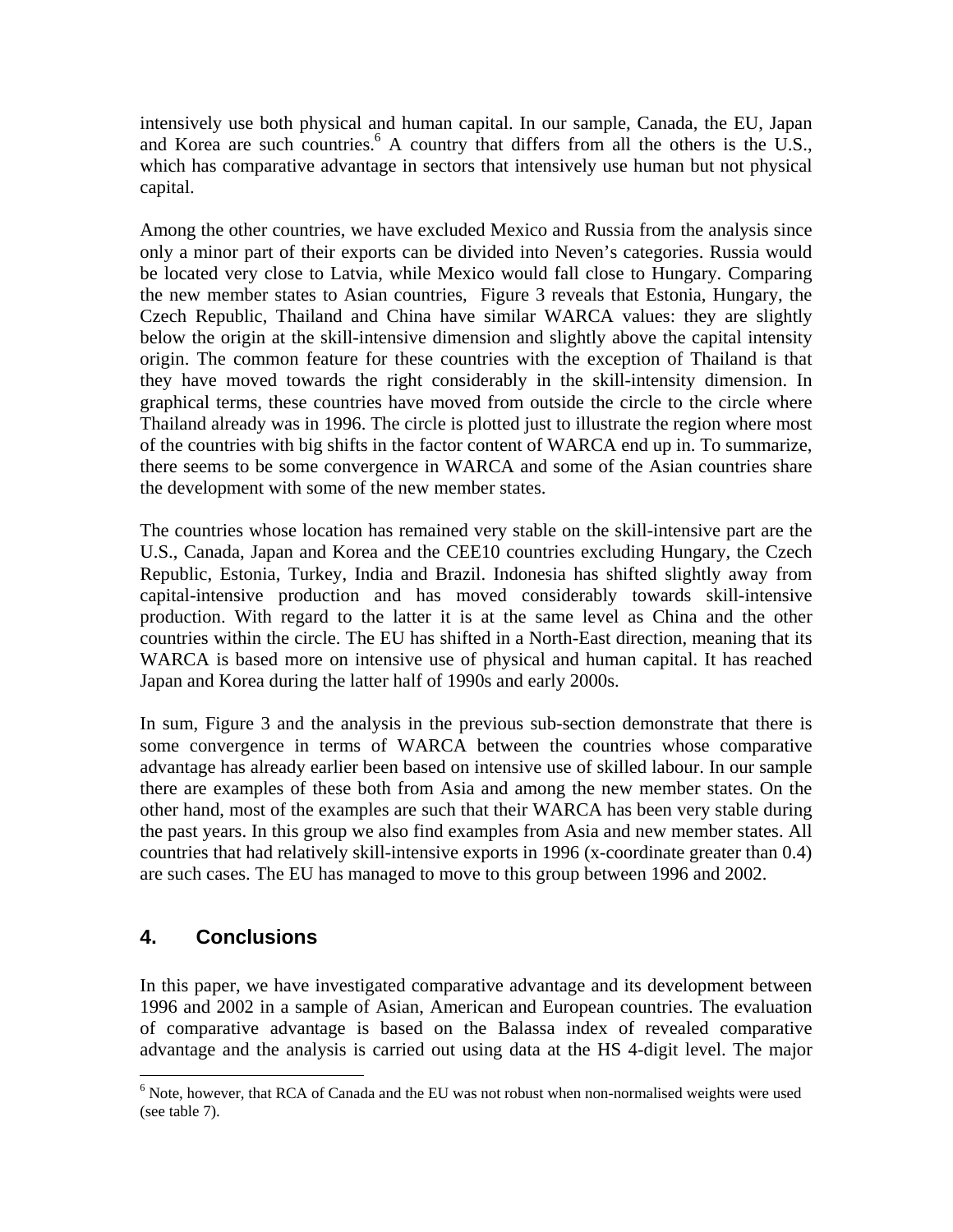part of the analysis concentrates on the factor intensities of the sample countries' comparative advantage and the overlap between them in the Internal Market.

The analysis demonstrates that, among our sample of countries, the U.S. is an exception. Its comparative advantage is based on intensive use of highly skilled labour and not on physical capital. Asian countries and the new member states have considerable overlap in their comparative advantage. These countries can be divided into three groups: 1) those who converge towards the countries whose RCA is based on intensive use of human capital and not so much physical capital (Estonia, Hungary, the Czech Republic and China), 2) those who do not converge and their RCA is based on intensive use of unskilled labour and not physical capital (Romania, Lithuania, Turkey and India) and 3) those who do not converge and their RCA is based on intensive use of unskilled labour and physical capital (Latvia, Slovakia, Poland and Slovenia). Globalisation is likely to intensify competition between productive firms operating in these areas.

In terms of intensive use of human capital, the EU15 has shifted in a skill-intensive direction. It reached Japan and Korea during the latter half of the 1990s and early 2000s. Also in this group there seems to be considerable overlap in comparative advantage. In terms of intensive use of human capital, the EU15 is not, however, a homogeneous group. The most skill intensive exports are sent by Ireland, the UK and the Netherlands, which are almost at the same level as the U.S. Finland represents the upper average of the EU, with Sweden and Belgium following closely. The other EU nations are in this respect very close to the countries that have been able to increase the use of human capital in their exports and have converged towards the most advanced countries in this respect.

## **References**

Algieri, B. (2004): Trade Specialisation Patterns: The Case of Russia, BOFIT Discussion Papers 19/2004.

Balassa, B. (1965): Trade Liberalization and Revealed Comparative Advantage, The Manchester School of Economic and Social Studies 33, 99-123.

Kaitila, V. (2001): Accession Countries' Comparative Advantage in the Internal Market: A Trade and Factor Analysis, BOFIT Discussion Papers 3/2001.

Kaitila, V. (2004): The Factor Intensity of Accession and EU15 Countries' Comparative Advantage in the Internal Market, The Research Institute of Finnish Economy, Discussion Papers 926.

Kaitila, V. & Widgrén, M. (2003): Revealed comparative advantage in trade between the European Union and Baltic countries, Pettai, V. & Zielonka, J. (eds.): The Road to the Europan Union, Manchester University Press.

Neven, D. (1995): Trade Liberalization with Eastern Nations: How Sensitive, teoksessa Faini, R. & Portes, R. (toim.): European Union Trade with Eastern Europe: Adjustments and Opportunities, CEPR.

Widgrén, M. (2004): Suomen, Aasian ja uusien EU-maiden suhteellinen etu ja kilpailuasetelmien muutos (Revealed comparative advantage of Finland, Asia and the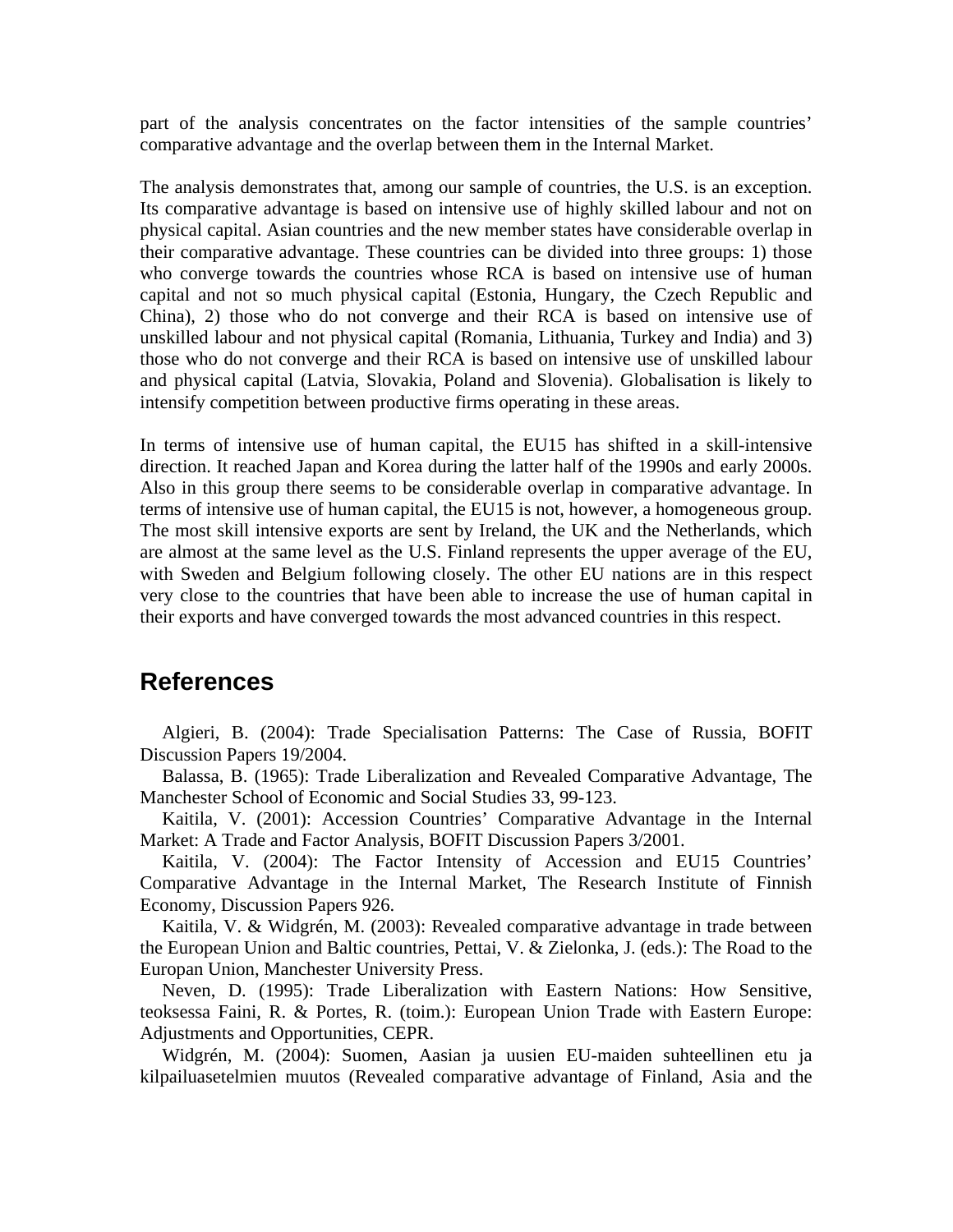new EU member states), in Finnish, The Research Institute of the Finnish Economy, Discussion Paper No. 941.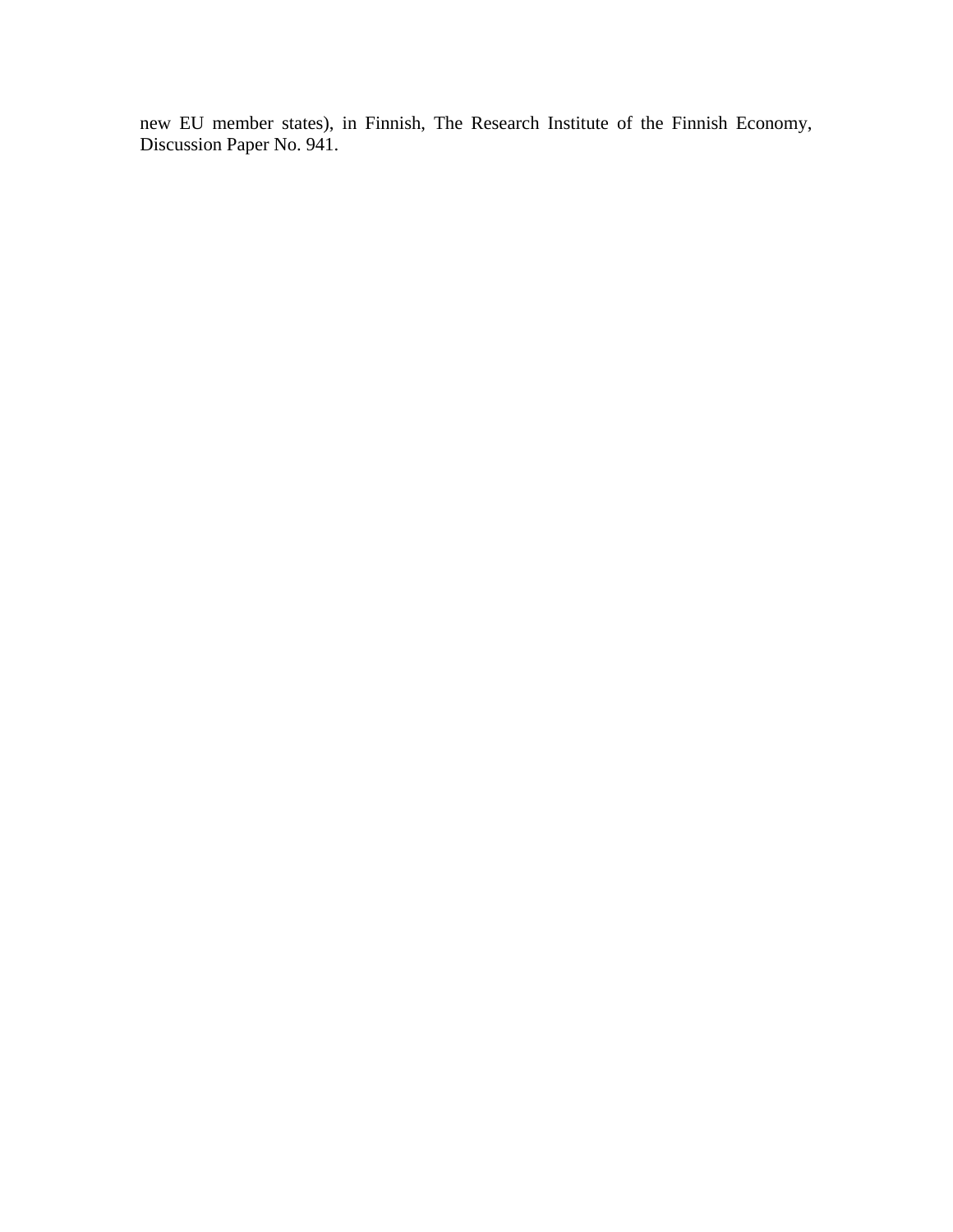# **Appendix 1**

*Table A1.1. The shares of selected countries' and EU15 RCA sectors in skill-capitalintensity classes in 2002 and the change in shares from 1996 to 2002 using non-normalised trade shares* 

|               | 1    | 2    | 3    | $\overline{4}$ | 5    | $3 + 4$ | $1+2+5$ | Total |
|---------------|------|------|------|----------------|------|---------|---------|-------|
| EU            | 16.5 | 11.1 | 3.7  | 20.5           | 2.1  | 24.2    | 29.8    | 53.9  |
| <b>Brazil</b> | 1.6  | 12.9 | 2.6  | 20.7           | 14.1 | 23.3    | 28.6    | 51.9  |
| China         | 17.0 | 9.8  | 18.2 | 28.3           | 0.5  | 46.5    | 27.2    | 73.7  |
| India         | 5.7  | 6.0  | 28.0 | 31.6           | 3.5  | 59.6    | 15.2    | 74.8  |
| Korea         | 31.2 | 7.1  | 12.9 | 21.3           | 0.0  | 34.1    | 38.3    | 72.4  |
| Mexico        | 13.6 | 8.6  | 0.6  | 8.8            | 2.9  | 9.3     | 25.0    | 34.4  |
| Russia        | 1.3  | 1.0  | 0.0  | 16.3           | 0.9  | 16.3    | 3.2     | 19.4  |
| Thailand      | 20.2 | 11.1 | 12.6 | 26.7           | 4.3  | 39.2    | 35.6    | 74.8  |
| Turkey        | 0.7  | 6.5  | 33.8 | 25.1           | 6.7  | 58.9    | 13.8    | 72.8  |
| U.S.          | 28.3 | 18.4 | 0.9  | 5.1            | 2.0  | 6.0     | 48.6    | 54.7  |
| Canada        | 12.2 | 9.6  | 1.5  | 12.4           | 10.5 | 13.9    | 32.3    | 46.2  |
| Indonesia     | 10.7 | 11.2 | 25.5 | 17.8           | 4.7  | 43.3    | 26.6    | 69.9  |
| Japan         | 22.3 | 15.7 | 1.7  | 31.2           | 0.0  | 32.9    | 38.0    | 71.0  |

|               |        | 2      | 3      | 4       | 5      | $3 + 4$ | $1+2+5$ |
|---------------|--------|--------|--------|---------|--------|---------|---------|
| EU            | 4.8    | $-5.6$ | $-1.6$ | $-2.0$  | $-0.2$ | $-3.5$  | $-1.0$  |
| <b>Brazil</b> | 0.0    | $-2.8$ | $-1.0$ | 0.2     | $-3.5$ | $-0.8$  | $-6.3$  |
| China         | 11.6   | 1.8    | $-6.1$ | $-5.2$  | $-0.3$ | $-11.3$ | 13.1    |
| India         | 2.3    | $-3.3$ | $-0.7$ | 0.7     | $-1.8$ | 0.0     | $-2.8$  |
| Korea         | 4.4    | 0.2    | 2.3    | $-0.5$  | 0.0    | 1.7     | 4.6     |
| Mexico        | 4.1    | 1.7    | $-0.6$ | $-14.1$ | $-1.5$ | $-14.7$ | 4.2     |
| Russia        | $-0.7$ | $-0.2$ | $-0.1$ | $-6.4$  | $-0.2$ | $-6.5$  | $-1.1$  |
| Thailand      | 0.2    | $-1.6$ | 0.1    | 5.6     | $-3.6$ | 5.7     | $-5.0$  |
| Turkey        | $-3.9$ | 0.6    | $-4.0$ | 8.6     | $-3.5$ | 4.5     | $-6.8$  |
| U.S.          | 4.2    | 4.7    | $-0.3$ | $-1.9$  | $-1.0$ | $-2.2$  | 7.9     |
| Canada        | 1.7    | 2.9    | 0.5    | $-3.1$  | $-5.1$ | $-2.6$  | $-0.5$  |
| Indonesia     | 7.1    | $-0.1$ | $-0.5$ | $-4.4$  | $-0.4$ | $-4.9$  | 6.6     |
| Japan         | $-1.7$ | 1.2    | 0.1    | 1.8     | 0.0    | 1.9     | $-0.4$  |

Source: Author's calculations. The last column gives the percentage of trade in commodities that can be divided into the five categories.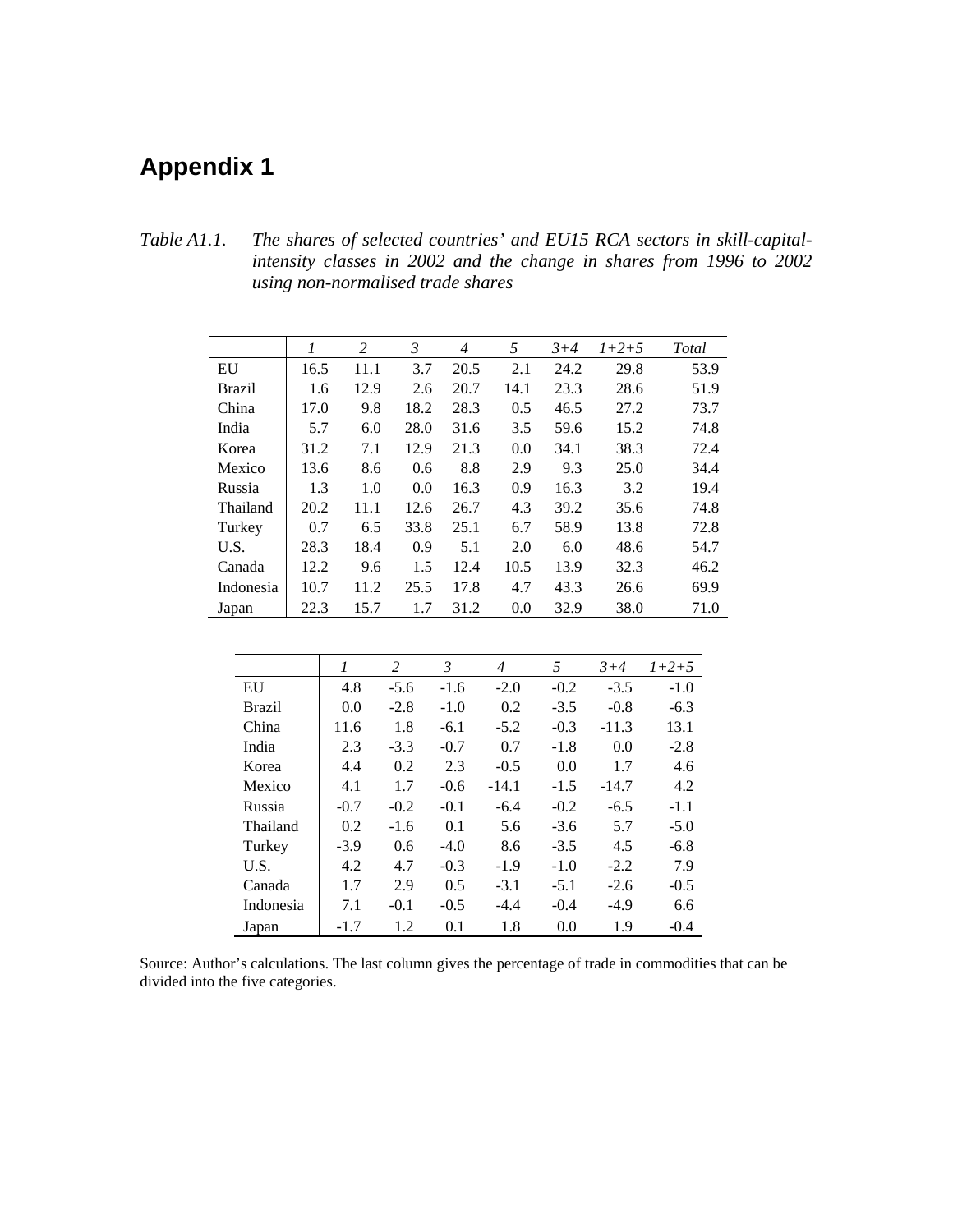# **Appendix 2. Classification of sectors (NACE CLIO) according to factor intensities by Neven (1995)**

#### **Category 1**

2500 Chemical industry

2510 Manufacture of basic industrial chemicals

2550 Manufacture of paint, varnish and printing ink

2560 Manufacture of other chemical products, mainly for industrial and agricultural purposes

2570 Manufacture of pharmaceutical products

2580 Manufacture of soap, synthetic detergents, perfume and toilet preparations

2590 Manufacture of other chemical products, chiefly for household and office use

2601 Chemical and man-made fibres

3300 Manufacture of office machinery and data processing machinery

3440 Manufacture of telecommunications equipment, electrical and electronic measuring and recording equipment and electro-medical equipment

3450 Manufacture of radio and television receiving sets, sound reproducing and recording equipment and of

electronic equipment and apparatus, manufacture of gramophone records and pre-recorded magnetic

tapes

3640 Aerospace equipment manufacturing and repairing

#### **Category 2**

2430 Manufacture of concrete, cement of plaster products for constructional purposes

2460 Production of grindstones and other abrasive products

3200 Mechanical engineering

3220 Manufacture of machine tools for working metal, and of other tools and equipment for use with machines

3230 Manufacture of textile machinery and accessories; manufacture of sewing machines

3240 Manufacture of machinery for the food, chemical and related industries

3250 Manufacture of plants for mines, the iron and steel industry and foundries, civil engineering and the

building trade; manufacture of mechanical handling equipment

3270 Manufacture of other machinery and equipment for use in specific branches of industry

3280 Manufacture of other machinery and equipment

3400 Electrical engineering

3420 Manufacture of electrical machinery

3460 Manufacture of domestic type electrical appliances

3480 Assembly and installation of electrical equipment

3600 Manufacture of other means of transport

3700 Instrument engineering

3710 Manufacture of measuring, checking and precision instruments and apparatus

3720 Manufacture of medical and surgical equipment and orthopaedic appliances

3730 Manufacture of optical instruments and photographic equipment

4110 Manufacture of vegetable and animal oils and fats

4150 Processing and preserving of fish and other seafood fit for human consumption

4170 Manufacture of spaghetti, macaroni etc.

4190 Manufacture of bread and flour confectionery

4290 Manufacture of tobacco products

4380 Manufacture of carpets, linoleum and other floor coverings, including leather cloth and similar supported synthetic sheeting

4930 Photographic and cinematographic laboratories

#### **Category 3**

2220 Manufacture of steel tubes

2480 Manufacture of ceramic goods

3110 Foundries

3140 Manufacture of structural metal products

3150 Boilermaking, manufacture of reservoirs, tanks and other sheet-metal containers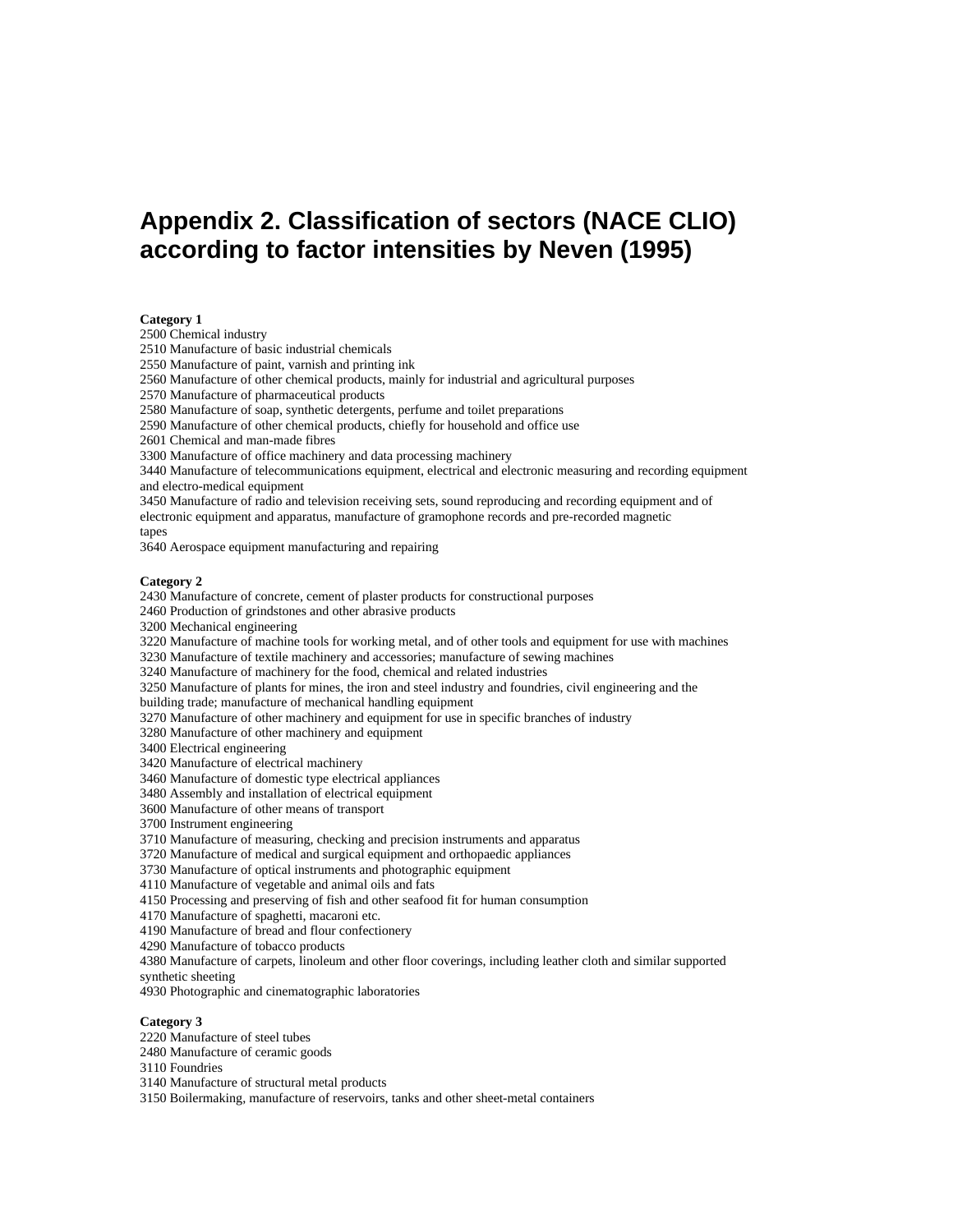3210 Manufacture of agricultural machinery and tractors

3520 Manufacture of bodies for motor vehicles and of motor-drawn trailers and caravan

3610 Shipbuilding

3620 Manufacture of standard and narrow-gauge railway and tramway rolling stock

3740 Manufacture of clocks and watches and parts thereof

4350 Jute industry

4360 Knitting industry

4400 Leather and leather goods industry

4420 Manufacture of products from leather and leather substitutes

4500 Footwear and clothing industry

4510 Manufacture of mass-produced industry

4530 Manufacture of ready-made clothing and accessories

4560 Manufacture of furs and of fur goods

4630 Manufacture of carpentry and of joinery components and of parquet flooring

4670 Manufacture of wooden furniture

4920 Manufacture of musical instruments

5000 Building and civil engineering

5010 Construction of flats, office blocks, hospitals and other buildings, both residential and non-residential

5020 Civil engineering, construction of road, bridges, railway

5030 Installation

5040 Building completion work

5100 Building and civil engineering without specialisation

#### **Category 4**

2200 Production and preliminary processing of metals

2210 Iron and steel industry excluding integrated coke ovens

2230 Drawing, cold rolling and cold folding of steel

2240 Production and preliminary processing of non-ferrous metals

2400 Manufacture of non-metallic mineral products

2410 Manufacture of clay products for constructional purposes

2440 Manufacture of articles of asbestos

2450 Working of stone and of non-metallic mineral products

2470 Manufacture of glass and glassware

3100 Manufacture of metal articles (except for mechanical, electrical and instrument engineering and vehicles)

3120 Forging, closed-died forging, pressing and stamping

3130 Secondary transformation, treatment and coating of metals

3160 Manufacture of tools and finished metal goods, except electrical equipment

3190 Other mechanical workshops not elsewhere specified

3260 Manufacture of transmission equipment for motive power

3470 Manufacture of electric lamps and other electric lightning equipment

3500 Manufacture of motor vehicles and of motor vehicles parts and accessories

3510 Manufacture and assembly of motor vehicles, manufacture of motor vehicle engines

3530 Manufacture of parts and accessories for motor vehicles

3630 Manufacture of cycles and motorcycles and parts and accessories thereof

3650 Manufacture of transport equipment not elsewhere specified

4120 Slaughtering, preparing and preserving of meat

4210 Manufacture of cocoa, chocolate and sugar confection

4300 Textile industry

4320 Cotton industry

4330 Silk industry

4370 Textile finishing

4390 Miscellaneous textile industries

4410 Tanning and dressing of leather

4550 Manufacture of household textiles other make-up textile goods

4600 Timber and wooden furniture industries

4610 Sawing and processing of wood

4620 Manufacture of semi-finished wood products

4640 Manufacture of wooden containers

4650 Other wood manufacture

4660 Manufacture of articles of cork and articles of straw and other plant materials, manufacture of brushes

and brooms

4720 Processing of paper and boards

4730 Printing and allied industries

4800 Processing of rubber and plastics

4810 Manufacture of rubber products

4830 Processing of plastics